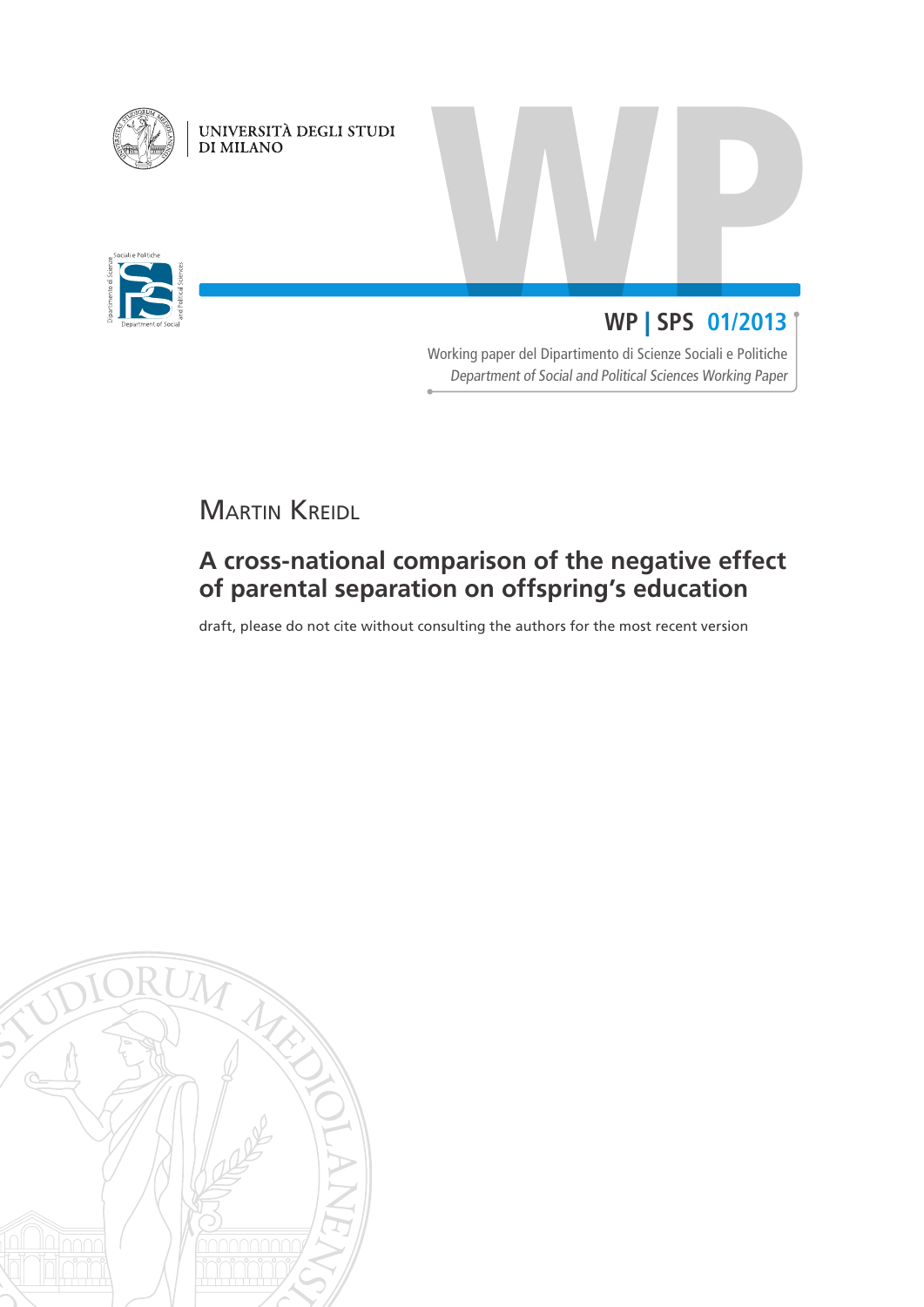# **A cross-national comparison of the negative effect of parental separation**

## **on offspring's education**

*(draft, please do not cite without consulting the authors for the most recent version)* 

*Last change 7/2/2013* 

### Martin Kreidl

(Masaryk University, Brno, Czech Republic)

## Martina Štípková

(University of West Bohemia, Plzeň, Czech Republic)

## Barbora Hubatková, LadislavRabušic

(Masaryk University, Brno, Czech Republic)

Contact information: Martin Kreidl

E-mail: kreidlm@fss.muni.cz

#### **Acknowledgment**

The project is supported by the Czech Science Foundation, grant GAP404/11/0130.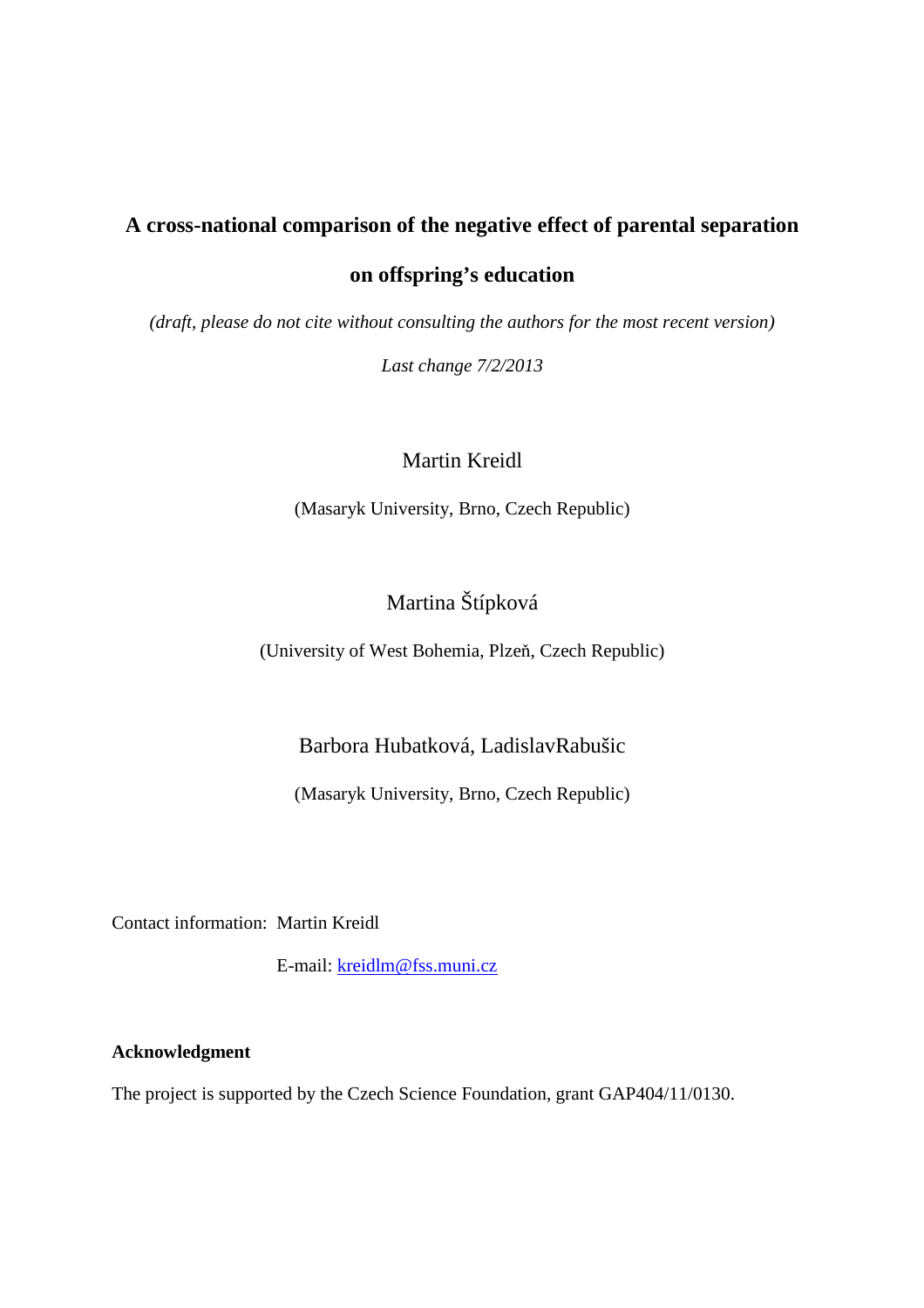**A cross-national comparison of the negative effect of parental separation on offspring's education** 

#### **Abstract**

This paper analyses long-term trends and cross-country differences in the effect of parental break-up on child's educational chances to attain tertiary education. We use data from the first wave of Generation and Gender Surveys for nine countries complemented by macro-level indicators of divorce rate and educational expansion. Logistic regression models show that the negative effect of experiencing parental separation is stronger when divorce is more common. The explanation is declining parental conflict: as divorce spreads in the society, even couples with less conflicts separate and the child is negatively affected by loss of the family rather than relieved from a dysfunctional parental relationship. This pattern was confirmed in most countries.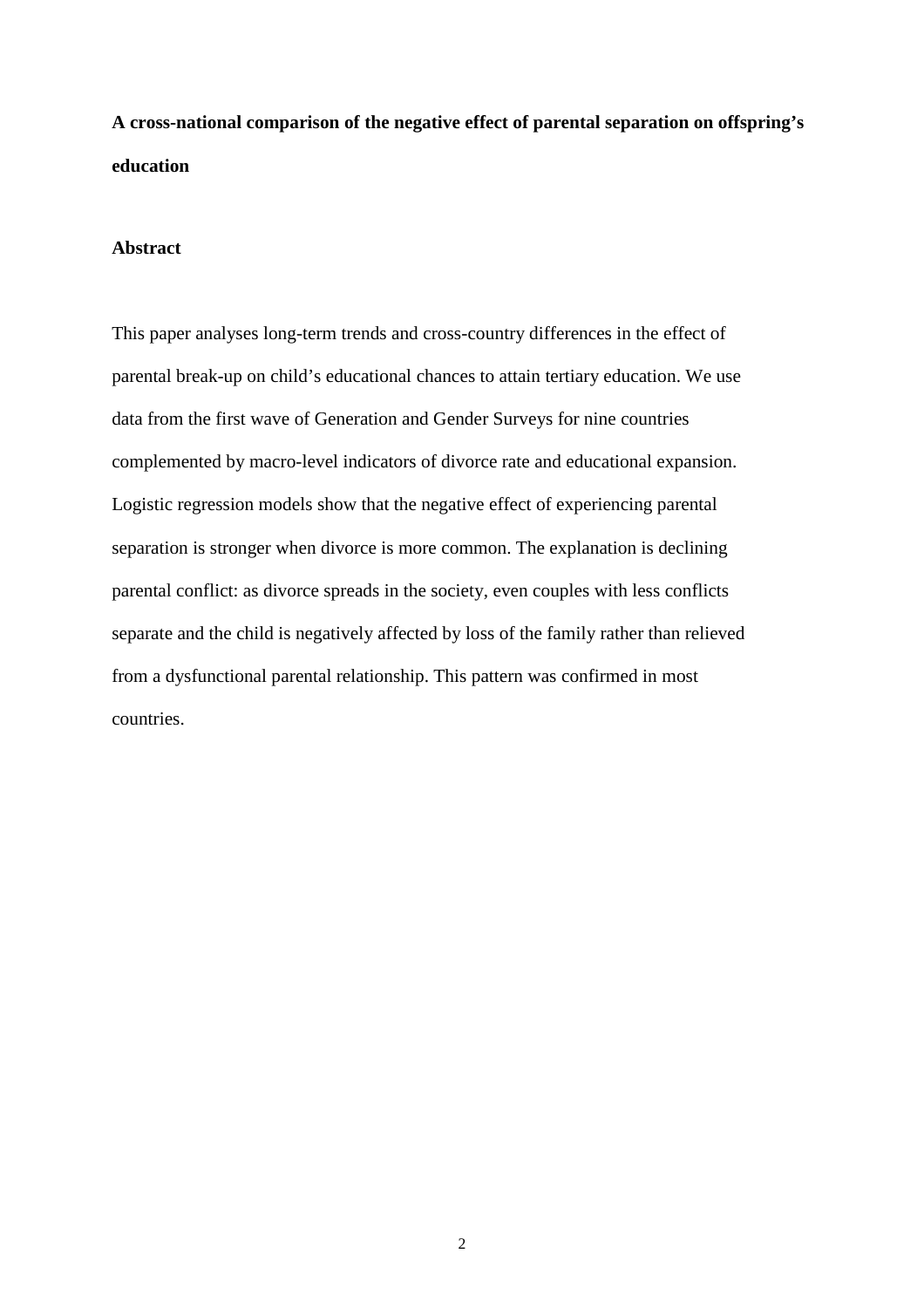#### **1 Introduction**

Sociological and demographic investigations have shown repeatedly that parental divorce has a multitude of negative effects on the offspring. Children of divorced parents, in comparison to children from non-divorced families, have lower scores on various dimensions of wellbeing (Amato and Keith 1991b) and continue to do so even as adults (Amato and Booth 1991; Amato and Keith 1991a); attain less education (Evans, Kelly, and Wanner 2001; Fischer 2007; Fronstin, Greenberg, and Robins 2001; Keith and Finlay 1988; Liu 2007), and work in occupations of lower prestige and earnings (Amato and Keith 1991a; Fischer 2007; for women but not men Kiernan 1997). Their future family formation is also impacted as they are more likely to cohabit before marriage, enter marriage at younger ages and experience higher risks of subsequent marital dissolution (Amato 1996; Amato 2003; Biblarz and Raftery 1999; Diekmann and Engelhart 1999; Glenn and Kramer 1987; Keith and Finlay 1988; Li and Wu 2008; on a sample of women Šťastná 2007; Wolfinger 1999).

While the negative consequences of parental divorce on children's life chances are well documented, less is known about long-term trends and cross-country differences in the strength of this effect and about the mechanism, through which it operates. In this paper, we develop hypotheses on the change in the size of the net negative effect of parental break-up over successive cohorts. Furthermore, we develop a multi-level model linking changes in the association between parental break-up and offspring's college graduation to the prevailing divorce rate.

We find that the negative effect of divorce is stronger in contexts, where divorce is more common. We attribute this finding the declining to declining parental conflict: as divorce spreads in the society, even couples with less conflicts separate and the child is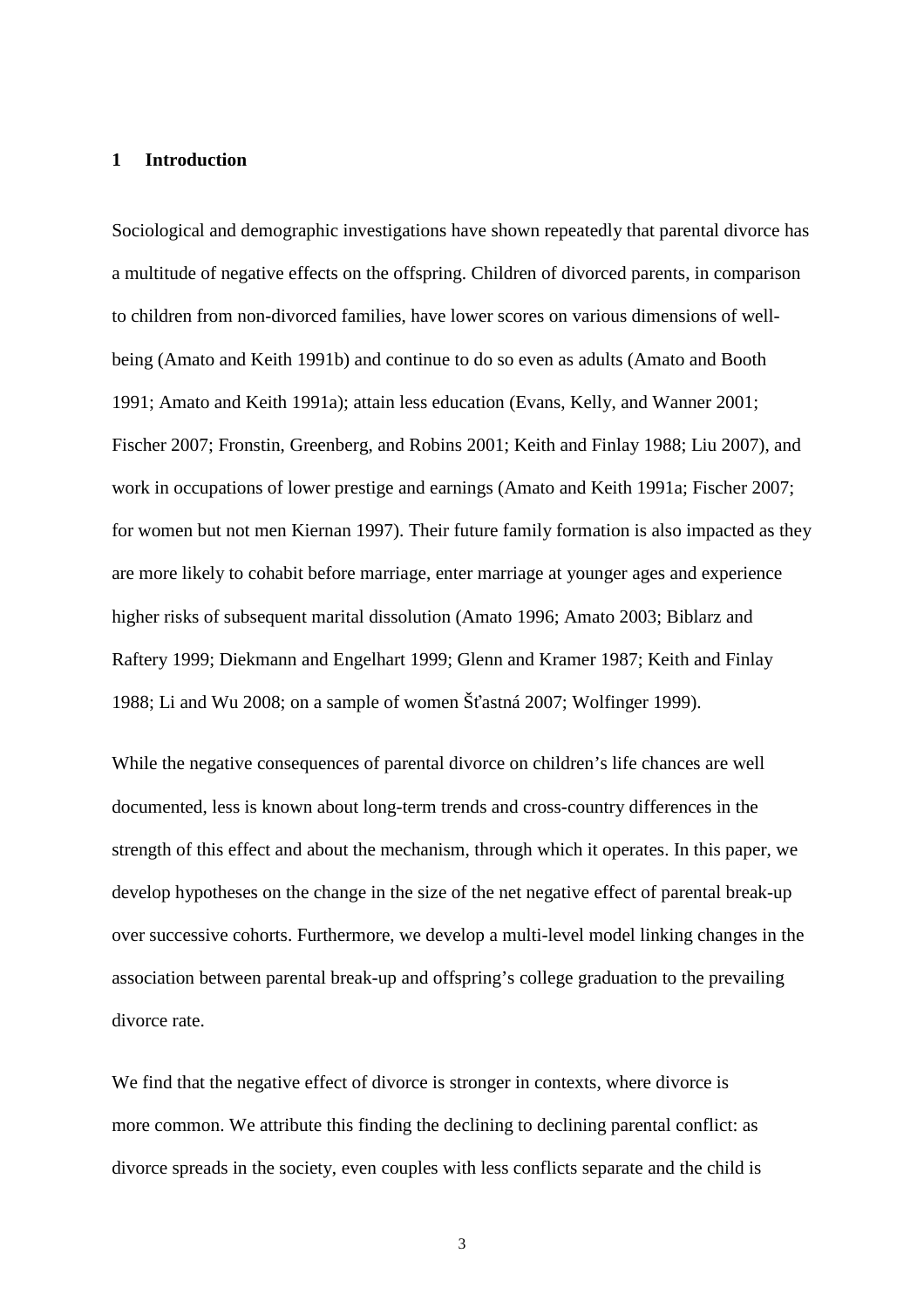negatively affected by loss of the family rather than relieved from a dysfunctional parental relationship. This pattern was confirmed in most countries.

#### **2 Why are children of divorce socioeconomically disadvantaged?**

Researchers have offered numerous explanations of why parental divorce negatively influences child's educational chances. These explanations operate with three major arguments. One line of reasoning focuses on the *stress* associated with parental break-up, another one emphasizes *economic and social deprivation* associated with changing household structure, and the last perspective highlights *selection into divorce* of parents with specific pre-existing qualities (see Amato 1993, 2000 for a review).

Some authors emphasize that parental conflict before and during divorce – rather than divorce *per se* – and resulting *stress* cause the negative outcomes in the child (Amato 1993; Biblarz and Raftery 1999). Not only the offspring generally suffers from witnessing parental quarrels, he or she can actually become part of it and forced to "choose sides"; the relationship between child and the parents can therefore deteriorate. Moreover, the child can feel guilty for the situation. Parental conflict can also serve as a bad behavioural and problem-solving example (Amato 1993). Children's school outcomes or life chances in general are negatively impacted as a consequence.

The detrimental effect of parental break-up does not have a single cause, but results from an "accumulation of negative events" (Amato 1993: 33-34, "life stress perspective"), i.e. all of the negative events the child experiences during and after the parental divorce (Amato and Booth 1991). These negative events include parental conflict, loss of contact with one parent, loss of contact with grandparent(s), problems in relationship with custodial parent, parting with pets, or changing residence and school (Amato 1993; see also Sun and Li 2009).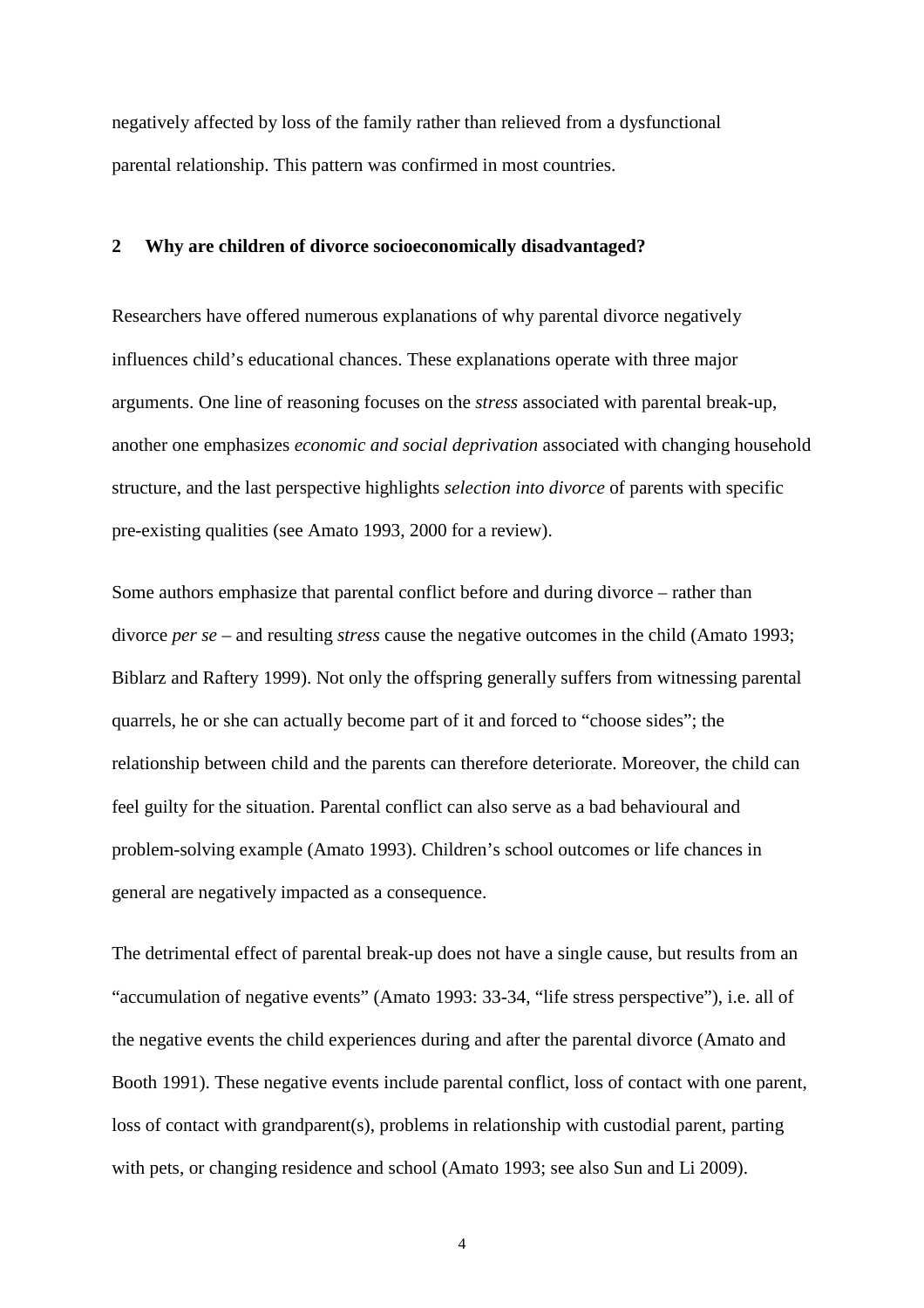In line with the stress approach is "parental adjustment" perspective (Amato 1993). It looks at the custodial parent and the crucial effect of his or her psychological adjustment after divorce. The strength of the divorce effect on the child is dependent on the ability of the custodial parent to cope with the divorce and the post-divorce situation. The worse the parent copes, the more detrimental the effect on the child. This perspective is based on the view that stress interferes with parenting skills (Amato 1993). Since divorce is a highly stressful event, it is predicted "that decrements in the custodial parent's psychological state and ability to function effectively in the parental role following marital dissolution can lower the wellbeing of children" (Amato 1993: 28).

Parental break-up also leads to *economic and social deprivation*, which results in poorer school outcomes. Post-divorce economic decline leads to an immediate reduction in the resources that could be utilized for the benefit of the children's education. Divorce also has indirect effects on children's schooling, since the custodial parent often intensifies her/his work to compensate for the income loss and is hence less often available to help the children with homework and supervise them. Furthermore, tight budget may force the custodial parent to move to a cheaper neighbourhood with lower-quality schools (Sun and Li 2001, 2009; Amato and Booth 1991; Garasky 1995; Fronstin, Greenberg, and Robins 2001). In an extreme case, the child may be forced to leave school and find a job to contribute to the family budget (Keith and Finlay 1988).

Children in single-parent families lack support, efficient supervision, self-esteem, and relevant role models as a result of losing frequent contact with one of the parents. Parenting of a single-parent is often inconsistent and the relationship between a single parent and the child is less hierarchically structured and more peer-like. Single parents can also hold unrealistic expectations concerning the maturity of the child. Taken together, these factors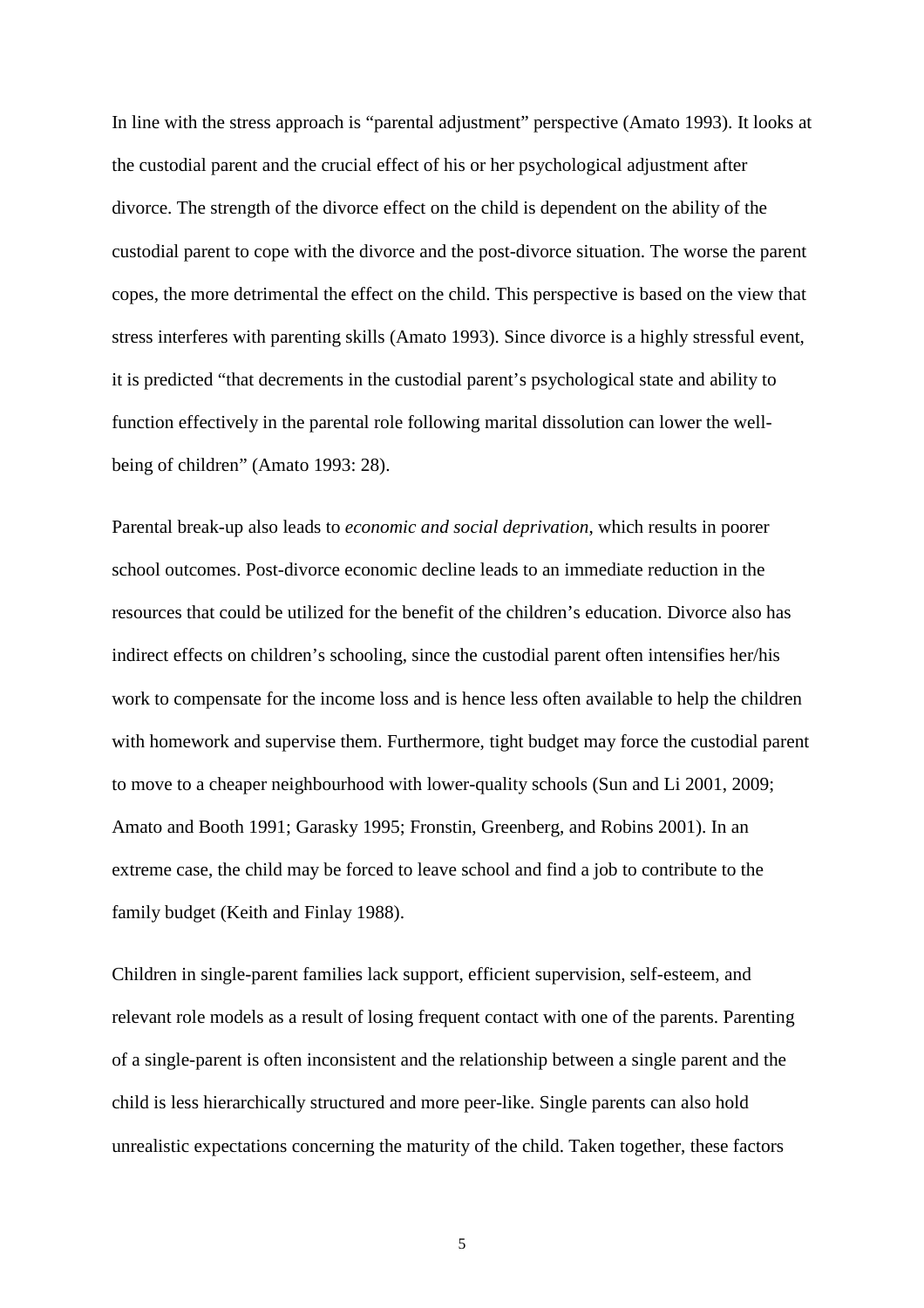impact children's life chances negatively (Biblarz and Raftery 1999; Amato and Booth 1991; Keith and Finlay 1988; Amato 1993 calls this "parental loss perspective"). As summarized by Garasky (1995: 92), the negative effect on education stems from the fact that children from single parent families experience different family hierarchy than their counterparts in intact families: "educational attainment [is seen] as a consequence of parental ability to provide children with the motivation and skills necessary for school achievement. Family disruption or nonmarriage weakens the parent-child relationship and reduces the internalization of parental values and role models. […] This may reduce direct supervision, undermine parental control, and handicap the ability to function in institutions that are fundamentally hierarchical, such as education".

The *selection hypothesis* proposes that individuals more prone to divorce also have worse parenting skills (Holley, Yabiku, and Benin 2006; Amato 2000; Biblarz and Raftery 1999). As summarized by Biblarz and Raftery (1999), "people who divorce, for example, are less stable or less competent at family life. Children who experience their parents' divorce do less well because their parents are less competent, not because of the divorce per se. … The divorce, like the negative child outcomes, may have been a consequence of some pre-existing family dysfunction" (p. 326) or weak family values held by the marital partners (Biblarz and Raftery 1999). Similarly Biblarz and Gottainer (2000: 535-536) propose that "(p)eople who divorce may have pre-existing qualities – alternative value systems or a lack of competency at family life – that make both divorce and problems for children more likely". This perspective also acknowledges difference between divorced and widowed single-mother families. While perspective of "parental loss" would predict the same level of well-being for children in any single parent family type, Biblarz and Gottainer (2000) found children of single widows to resemble children from intact families (in their educational outcomes and happiness) and children of divorced single mothers to be significantly worse off than both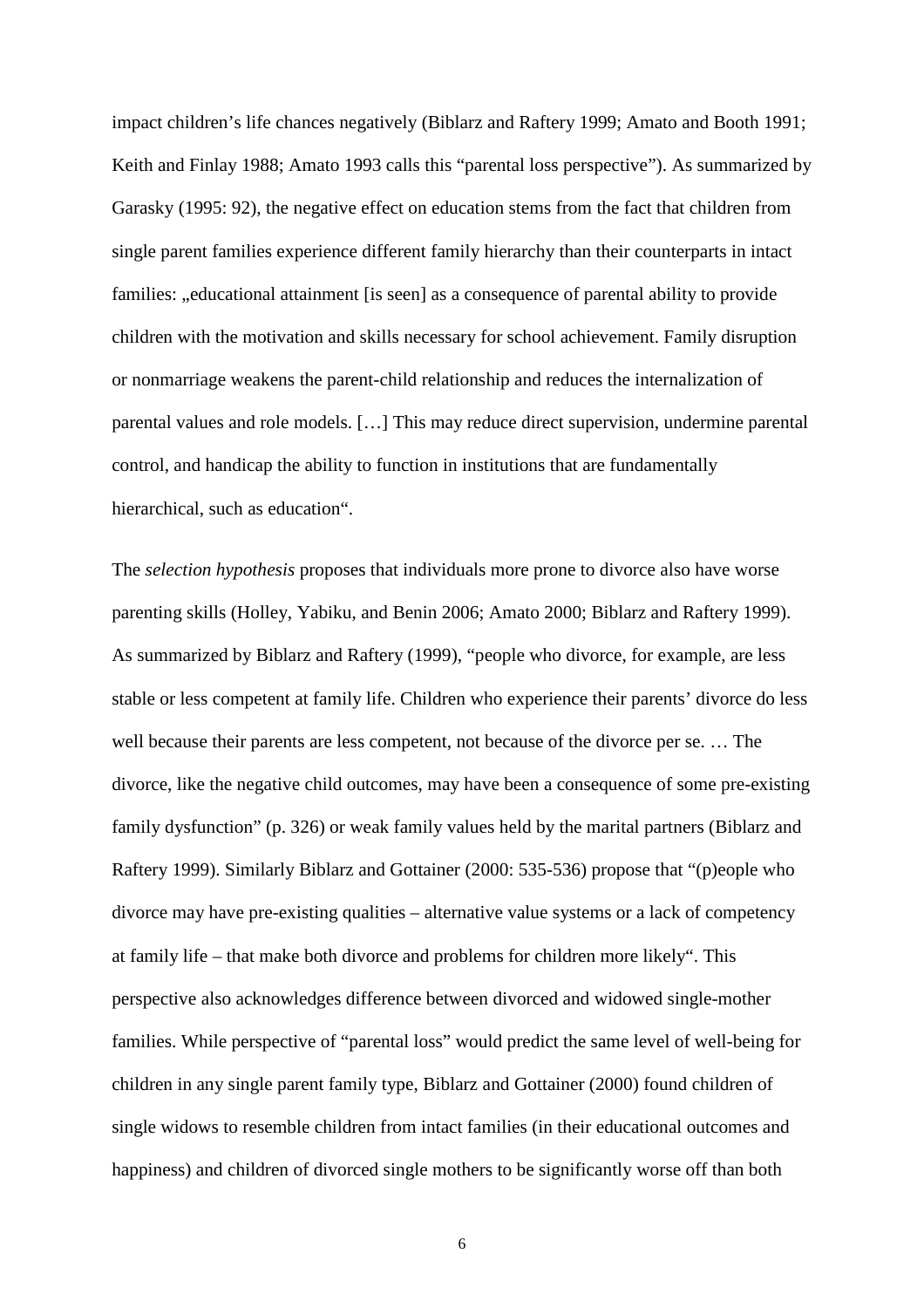children from intact and children from widowed households. This gradient of outcomes seems to be a general finding across a variety of outcomes (Amato 1993). The differing outcomes of children were therefore probably due to different social position of widowed vs. divorced mothers (Biblarz and Gottainer  $2000$ ).<sup>1</sup>

Our analysis focuses on the effect of divorce itself when controlling statistically, among other things, parental education to grasp the variation in the likelihood of divorce along socioeconomic status of the family. Hence, we obtain an estimate of the divorce effect that is closely linked to the stresses and strains resulting from parental separation, while holding socioeconomic resources during childhood stable. We investigate variations in this net effect both across cohorts and cross-nationally, but we also relate the size of the negative net divorce effect to the overall divorce rate in a given time period, while controlling for educational expansion. The next section presents our hypotheses regarding variation in the net effect of divorce across social contexts, then we describe the data and our analytical strategy, results, and conclude with a summary of our findings and a discussion.

# **3 Variations in the net effect of divorce on educational attainment – developing hypotheses**

Theoretically, both the decrease and increase in the negative net effect of parental divorce on children across successive cohorts can be predicted. The former expectation stems from three sources: increasingly tolerant attitudes and norms, liberalizing divorce legislation, and

 $\overline{a}$ 

 $1$  Biblarz and Gottainer (2000) pondered the explanation via parental conflict (its experience being more likely for children of divorce); they however were not able to test this. They nonetheless documented that the mothers did not differ in the areas of family and child related values, psychological well-being, physical health, and social behaviour but did differ in employment, occupation and financial stress. The difference was found to be linked to the advantageous social positions of widows.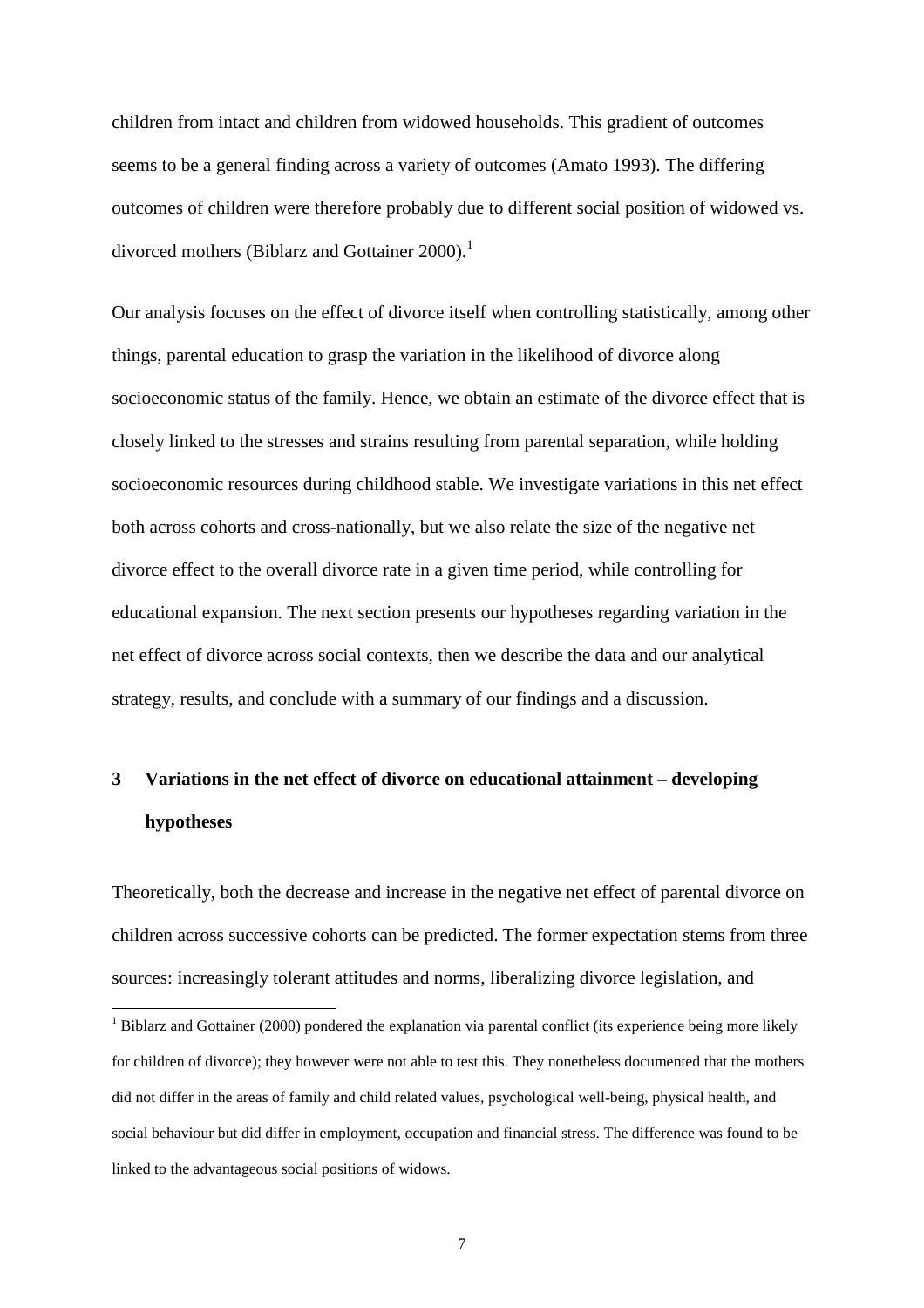declining selection into divorce on poor parental skills. The latter expectation results from declining levels of parental conflict that may trigger divorce. As a consequence, later cohorts contain a larger fraction of the children among whom the negative consequences of divorce outweigh the benefits of escaping from stressful environment.

We have initially developed these hypotheses to reflect differences between birth cohorts. Yet, they operate with differences in divorce rates that cohorts experience and may thus be easily re-expressed to explicitly link the size of the divorce effect and prevailing divorce rate: higher divorce rates are associated with tolerance, liberal legislation, reduced selection on parenting skills, and reduced parental conflict, while lower divorce rates correlate with less tolerance, more restrictive legislative regulations, high levels of selection on poor parenting skills, and high selection on parental conflict (see e.g. González and Viitanen, 2006; Goode 1993; Kalmijn 2010; Kalmijn, Uunk 2007). Then, the detrimental effect of divorce should decrease as divorce becomes more common, since attitudes and norms become more permissive and the stigmatization of divorced families decreases as a result (Wolfinger 1999; Becker 1993; Prokopec 1972; Dronkers, Kalmijn, and Wagner 2006). Similarly a more liberal divorce legislation makes divorce less stressful and thus lessens the harm to both parents and children (Sigle-Rushton et al. 2005; Dronkers, Kalmijn, and Wagner 2006). The selection explanation of the disadvantage of the children of divorce would also predict the negative effect of parental divorce to be diminishing (cf. Kalmijn 2009, 2010). When divorce becomes more common, the splitting couples should be less selected from those with worse parenting skills (see e.g. Diekmann, Engelhardt 1999; Sigle, Rushton wet al. 2005). We call this set of arguments **declining stress and selection hypothesis**.

On the other hand, processual (Morrison and Cherlin 1995; Sun 2001; Sun and Li 2001; Luepnitz 1979) and parental conflict (Amato 2000; Hanson 1999; Amato, Loomis, and Booth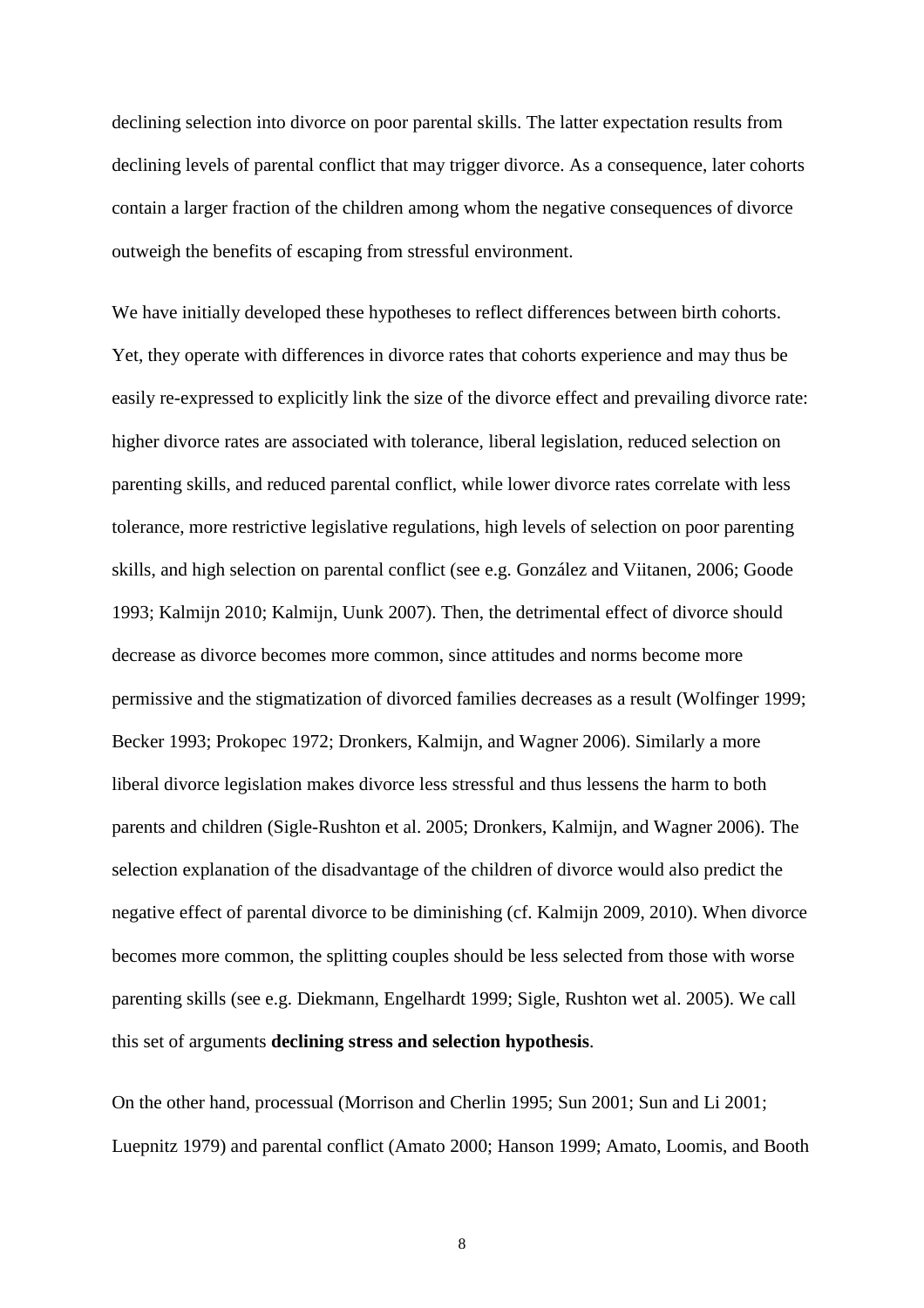1995; Booth and Amato 2001) perspectives would lead to a prediction of increasing disadvantage over successive cohorts. Becker's (1993) economic theory of marriage also offers a similar prediction. Using the concepts of gains and utility, Becker argues that the utility of marriage was high in the past and thus only high-conflict marriages dissolved. However, as specialization of men in market production and of women in household production declined in Western societies in the second half of the 20th century, the gains from marriage become smaller (see also Oppenheimer 1997 for a review of literature testing this claim). Hence, the partners have much less to lose if they break up, so even low conflict marriages often divorce (similarly but with different conclusions Wolfinger 1999).

Amato and Hohmann-Marriott (2007) indeed documented an increase in the incidence of dissolution in low-distress marriages. While dissolution of a high conflict marriage may not have detrimental effect on the child's well-being and can even bring a relief from a stressful living arrangement, breakup of a low-conflict marriage may cause much more stress and feelings of loss for the child (Amato, Loomis, and Booth 1995; see also Kalmijn and Monden 2006 for a similar hypothesis applied to the well-being of parents). This is called **declining parental conflict hypothesis**.

#### **4 Comparative research on the effects of divorce**

Sociologists have paid increasing attention to the variations of the divorce effects across subpopulations within single countries (Amato 2000; Amato, Cheadle 2008; Biblarz, Raftery 1993; Dronkers 1999; Kalmijn 2010; Kalmijn, Monden 2006; McLanahan, Sandefur 1994). Much less attention has been until recently paid to differences in the size of the divorce effect across societies or over cohorts. Notable exceptions, which study the consequences of own divorce on respondent's own well-being, include Stack and Eshleman's (1998) comparative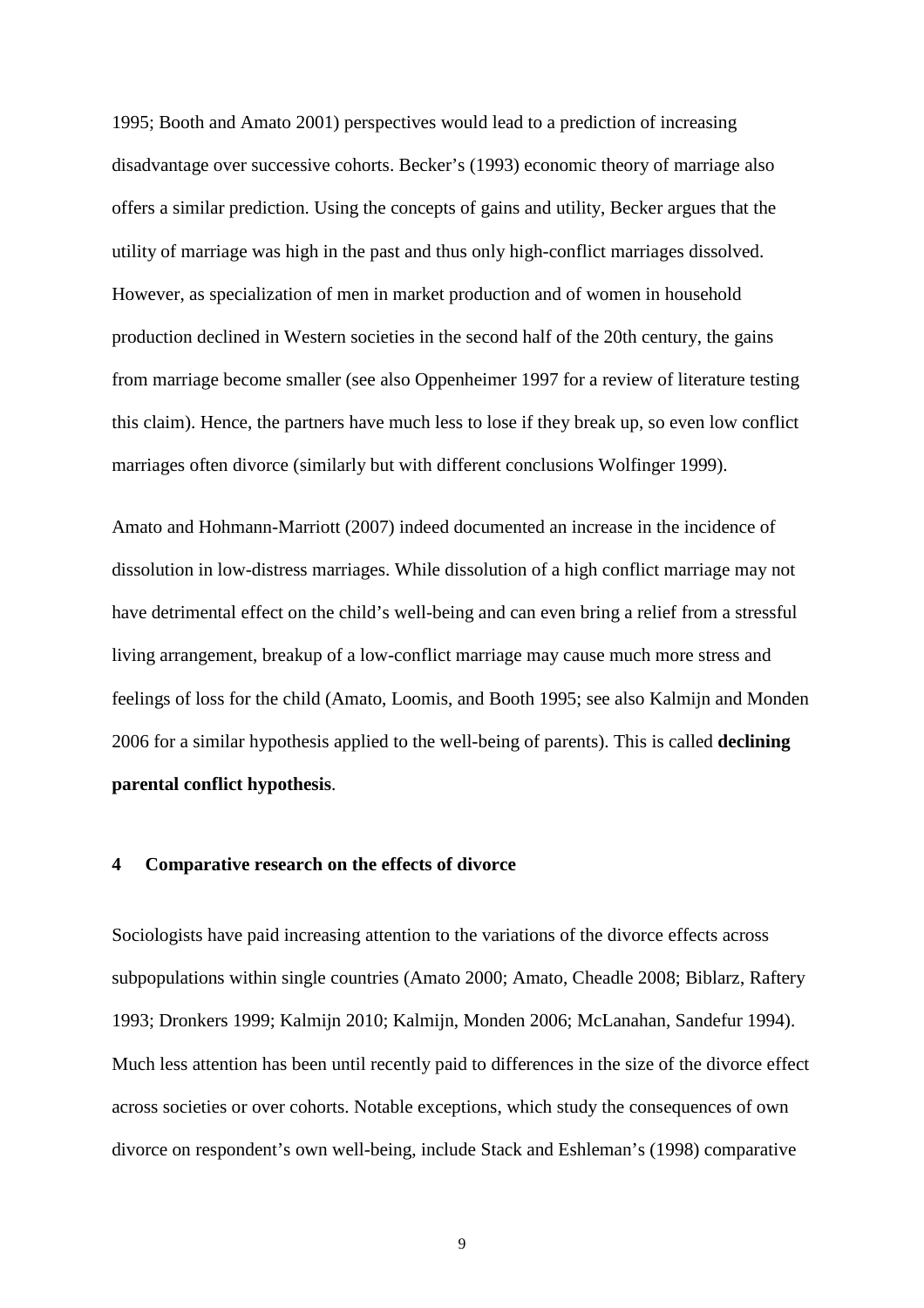study of 16 countries based on data from the 1980s, Diener and colleagues' investigation of 42 countries in the 1990s (Diener et al. 2000), and Kalmijn's recent study examining 38 countries from the European value study/World value study databases (Kalmijn 2010). While Stack and Eshleman's (1998) study indicated fundamental stability in the effects of marital status on well-being across countries, Diener et al. (2000) results indicated a relatively weak negative association between the size of effect of divorce (i.e. a contrast between the married and the divorced) and overall tolerance towards divorce in a country. Kalmijn's (2010) study interacts several macro-level variables (e.g. divorce rate, church attendance, familialism, and disapproval of divorce) with individual-level indicator of divorce and finds out that – among other things – the individual-level effect of divorce is somewhat weaker when divorce is more common. If this finding generalized to children's well-being and comparisons over time/over cohorts, it would imply less negative consequences of divorce at higher divorce rates.

Investigations of the stability/change in the effect of divorce are similarly uncommon and much more so with children's education as the dependent variable. If they are found, they lead to very ambiguous results, perhaps slightly favouring the no trend conclusion. Evans et al. (2001) found that the detrimental effect of parental divorce on the odds of secondary school graduation increased over successive birth cohorts in Australia, while the effect of divorce on the likelihood of college completion did not change. Ely et al. (1999) compared individuals born in 1946, 1958, and 1970 in Britain and found no change in the negative effect of divorce on education. Whereas birth cohort was the only instrument to measure development over time in this analysis, it was taken to approximate concurring changes such as rising unemployment, rising female employment rates, shift to the service sector, and increase in the divorce rate. The authors did not include any direct measurements of these variables into their models. Sigle-Rushton et al. (2005) similarly identified no change in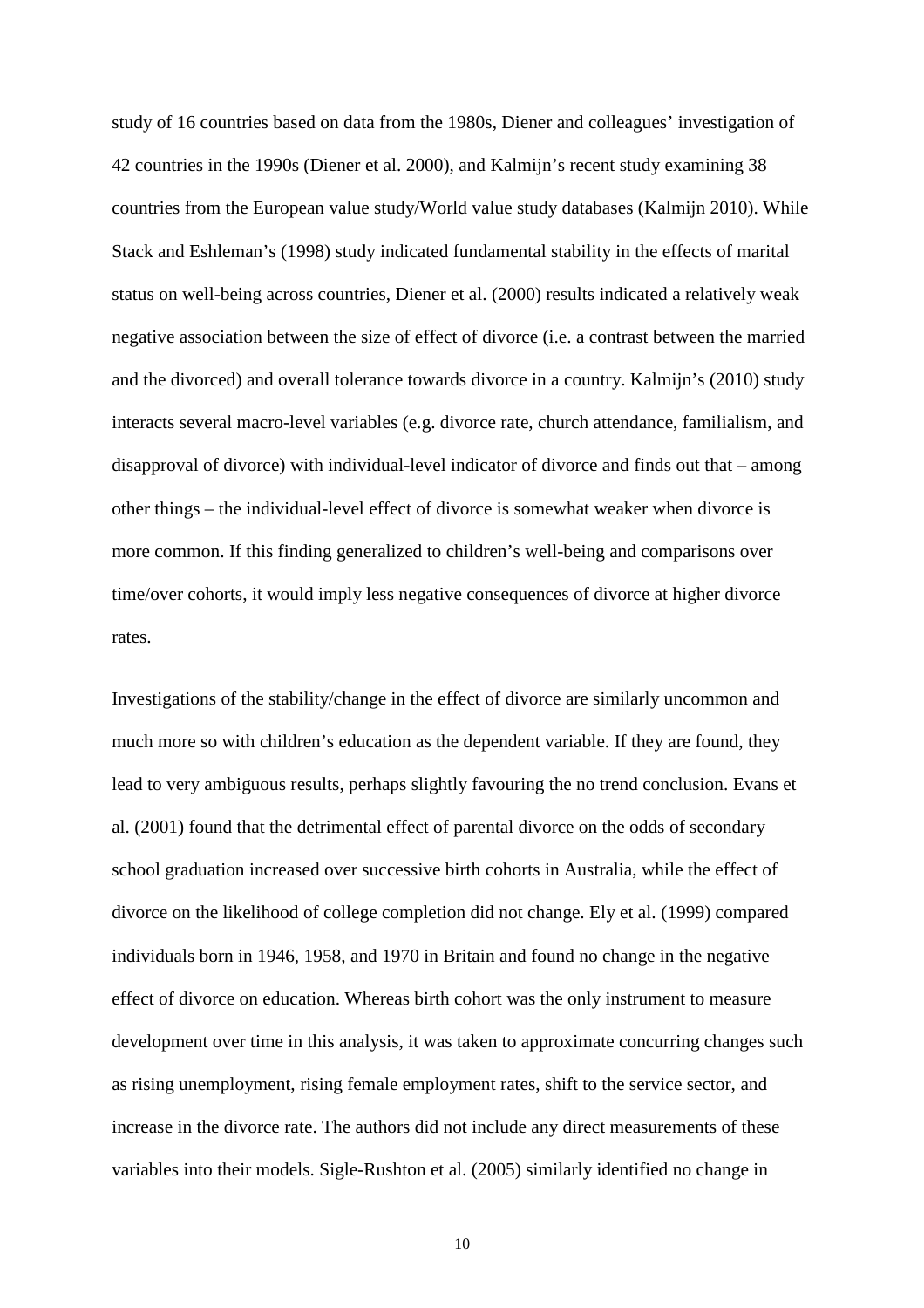divorce effect over time in Britain. The authors also used birth cohorts as the basis for their comparison and employed no other measurement of social change, despite remarking on increase in divorce rates throughout the 70s and the increased likelihood of the 1970 cohort to have experienced parental divorce or to have lived in an environment of divorce's increased commonality.

Comparisons of the well-being of children in divorced and step-families, however, offer ancillary evidence in favour of the argument that higher divorce rates lead to a greater negative individual-level effect of divorce. For instance Andersson (2002) pointed out that countries with relatively higher family disruption rates also exhibit higher rates of remarriage. It has been recognized that children in stepfamilies fare worse compared to their counterparts in two-biological-parents families (Raley, Frisco, and Wildsmith 2005; Garasky 1995). It has also been observed that remarriages are more unstable than first marriages (Coleman, Ganong, Fine 2000; Cherlin 1978, 1981; Halliday 1980; Furstenberg and Spanier 1984). Some authors argue that it is the experience of multiple family transitions (instability), rather than the experience of divorce or any particular family type, that has the most pronounced impact (Raley, Frisco, and Wildsmith 2005; Aquilino 1996). It could be therefore expected that children of divorced parents are more socioeconomically disadvantaged in contexts of high divorce (and therefore high remarriage and higher number of experienced transitions in the household composition) than children of divorced parents in context with less divorce (and hence less re-marriage and more overall stability in household composition).

Since the empirical evidence regarding variations in the size of the effect of divorce on children's education has been mixed so far (see also Amato and Keith 1991a; Evans, Kelley, and Wanner 2001; Sigle-Rushton et al. 2005), our analysis aims to test which of the two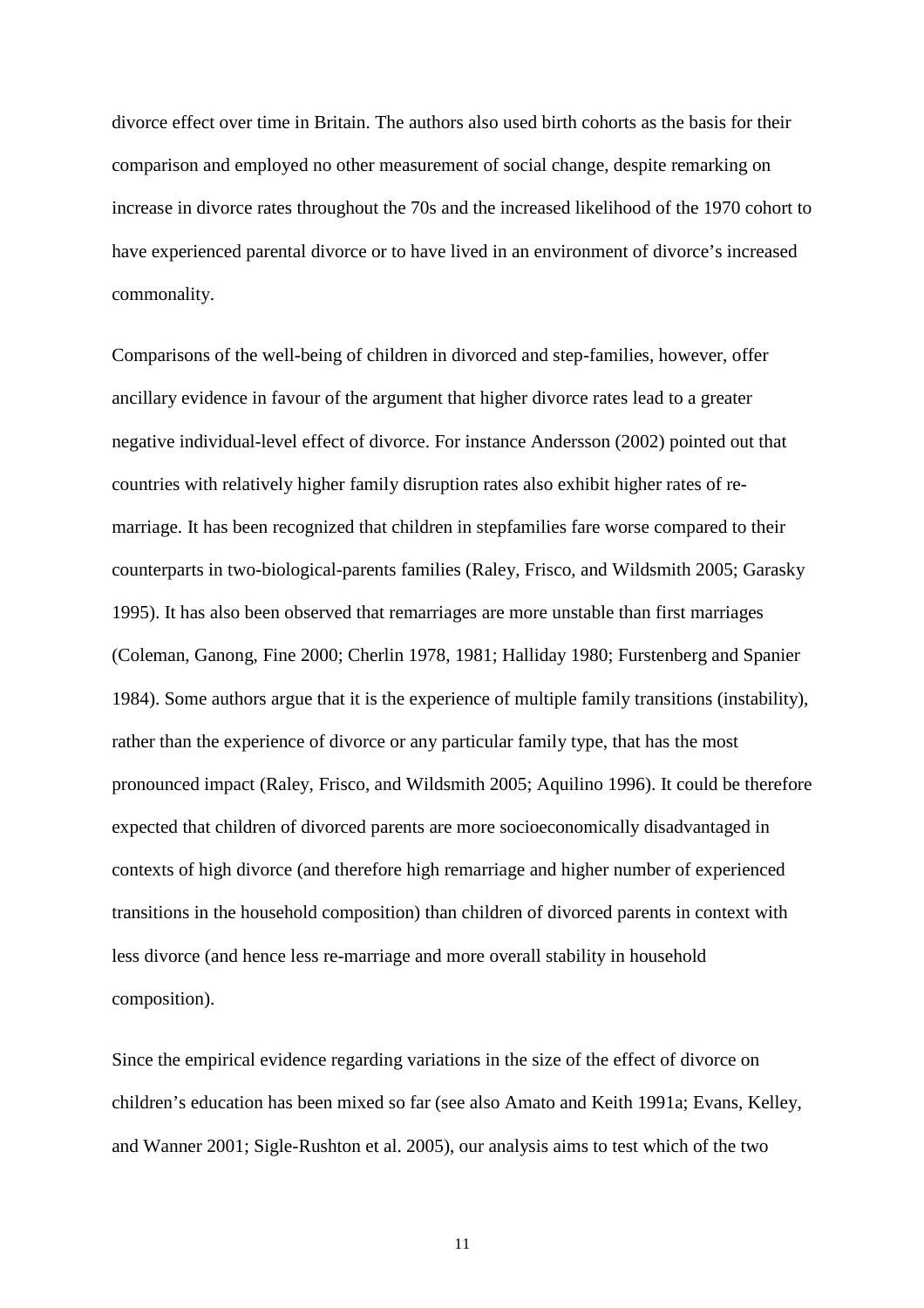hypotheses outlined above applies. Both of the hypotheses relate the trend to the increasing prevalence of divorce, which is becoming more common and more easily available, and the accompanying changes attitudes, norms, legislation, and selection patterns into divorce. Is the negative effect of divorce stronger (as is predicted by the declining parental conflict perspective), when divorce is more common, or is it actually weaker, as is predicted by declining stress and selection hypotheses?

Our contribution to the literature is multiple-fold and consists of

- a. Estimating variations in the net effect of divorce across a relatively large group of countries and cohorts
- b. Estimating the dynamics of the effect of divorce net of family-level controls and thus emphasizing the stress resulting from divorce over the economic consequences
- c. Linking explicitly the net divorce effect with divorce rates rather than making inferences on the basis of comparing countries/cohorts.

#### **5 Data, variables, and method**

We use data from the first wave of the **Generation and Gender Surveys** (United Nations 2005) from nine countries: Australia, Belgium, Bulgaria, Czech Republic, France, Lithuania, Netherlands, Norway, and Romania. We chose this data set, since it contains sufficient information about respondents' family situation during childhood along with a crossnationally standardized measure of educational attainment. In principle, we wanted to use as many countries as possible from the GGS, yet some countries were not used, since the data set did not contain some important micro-level variable(s), or reasonably good crude divorce rates could not be obtained from external sources.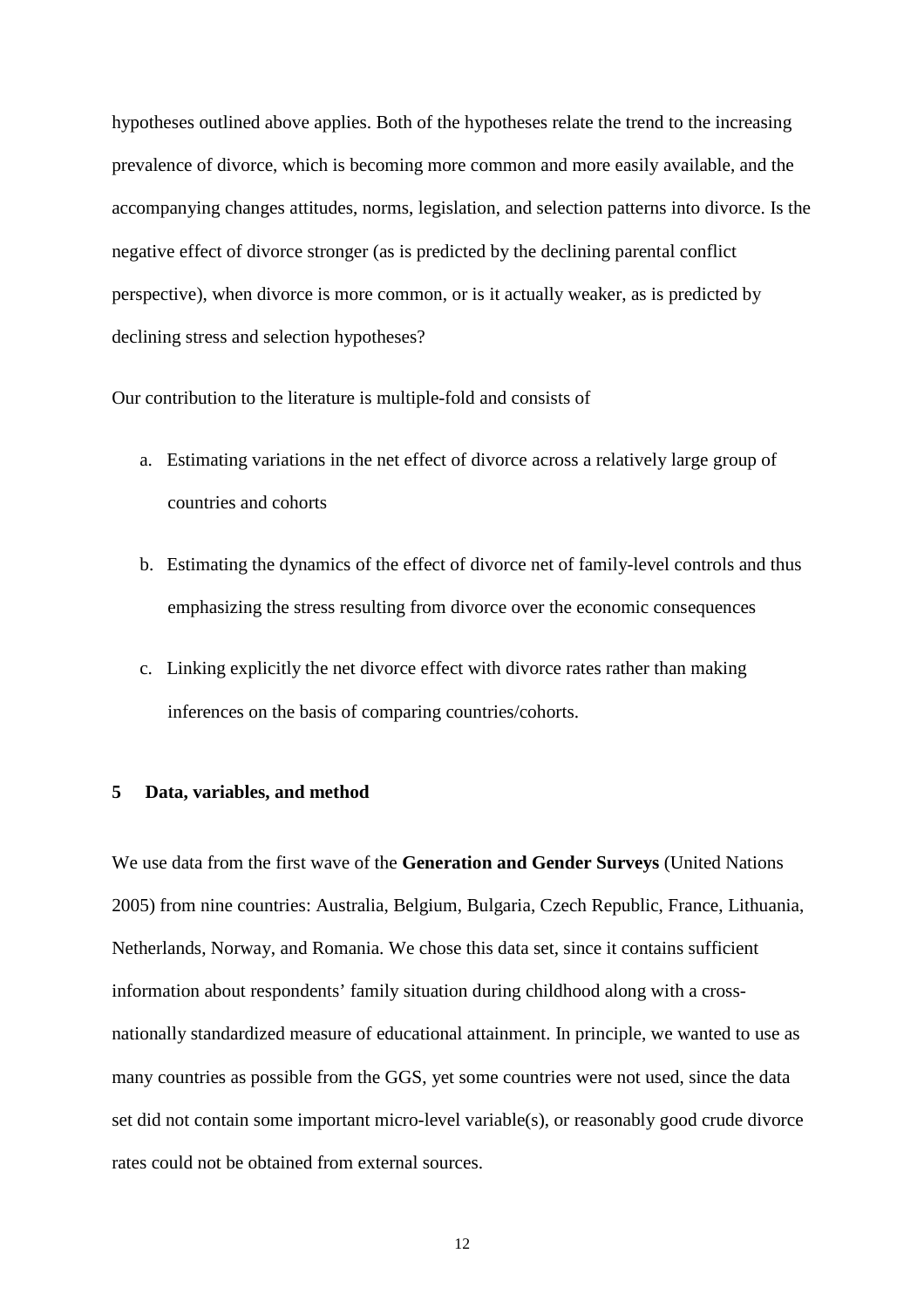We limited the dataset to respondents older than 27 years to make sure that they had enough time to obtain tertiary education. Respondents who did not spent most of their childhood with at least one parent were excluded from the analysis. We also deleted cases with incomplete information about parental break-up and respondent's educational attainment. Table 1 shows original and cleaned sample sizes for each country.

All of the countries under study have experienced increase of divorce rates during  $20<sup>th</sup>$ century (see Figure 1). Figure 1 shows that the crude divorce rate (=the number of divorces per 1000 individuals in the population) was below 1 in most of the countries in the first half on the century. The trends then followed, in general, upward direction, but with a differing pace. In addition, there were some changes in national divorce laws that caused both upward and downward turns at different time points (see appendix for detailed history of national divorce legislations). This offers necessary variation for assessing the effect of divorce context. We use logistic regression and multi-level logistic regressions as our analytic instruments.

#### *5.1 Dependent variable*

The dependent variable is respondent's educational attainment. We use a binary indicator of having at least some tertiary education (i.e. at least ISCED level 5). The proportion of respondents with tertiary education by country and cohort is shown in Figure 2. There was an educational expansion in all countries. The share of people with tertiary education varies between 5 and 10 % in the oldest age groups (people born around 1920) and then grows to 10 – 30 % in the cohorts born around 1960. The share of tertiary educated people in the youngest cohorts reachs the range between 12 and 45 %. The best educated populations were in the Netherlands, Australia, Belgium, France, and Norway, while the least educated populations were in Bulgaria, Romania, and the Czech Republic for most of the 20 % century.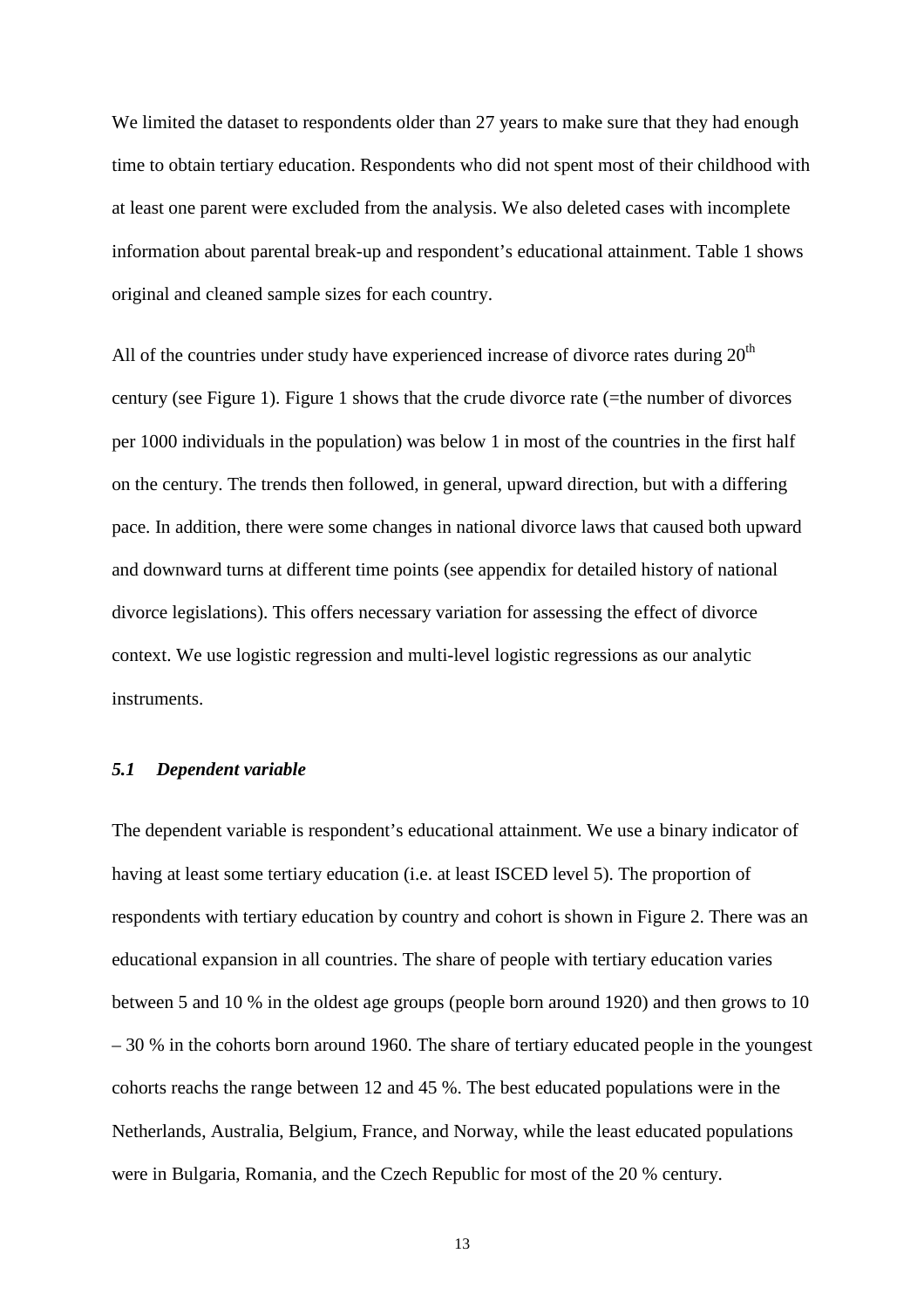#### *5.2 Main independent variable*

Respondents were asked whether their biological parents ever broke up and how old were they at the time of parental breakup. We use a binary indicator of having experienced parental breakup before age 15 as the main explanatory variable. We chose age 15 as the cut-off point, since educational aspirations are formed relatively early and some important educational decisions are made before this age in many countries.

#### *5.3 Control variables*

We control for the respondents' socioeconomic background during childhood measured *parental educational attainment*. We distinguish four categories: up to lower secondary, secondary, tertiary, and a special category for missing responses. We use the educational attainment of the parent with whom the respondent spend his/her childhood. We considered the education of the more educated parent for respondent from two parent families. We control for *respondent's gender* coded 1 for males and 0 for females.

We also utilize country (used as a set of dummy indicators) and birth cohort (categories up to 1939, 1940-1949, 1950-1959, 1960-1969, 1970 and later) as controls. We use two macrolevel variables – crude divorce rate and educational expansion. These variables were taken from an external source.

Values of these macro-level variables were computed for country x cohort units. Divorce rates were assigned to each macro-level unit based on the known average age at parental divorce of the children that actually experienced divorce in that specific country/cohort combination (it was typically between 7 and 8 years). For each unit we took the crude divorce rate in the given country in years when children's parents were, typically divorcing and averaged them (e.g. divorce rates between 1948-1957 in Australia were assigned to all children born between 1940-1949 in that country). Similarly, we averaged the share of people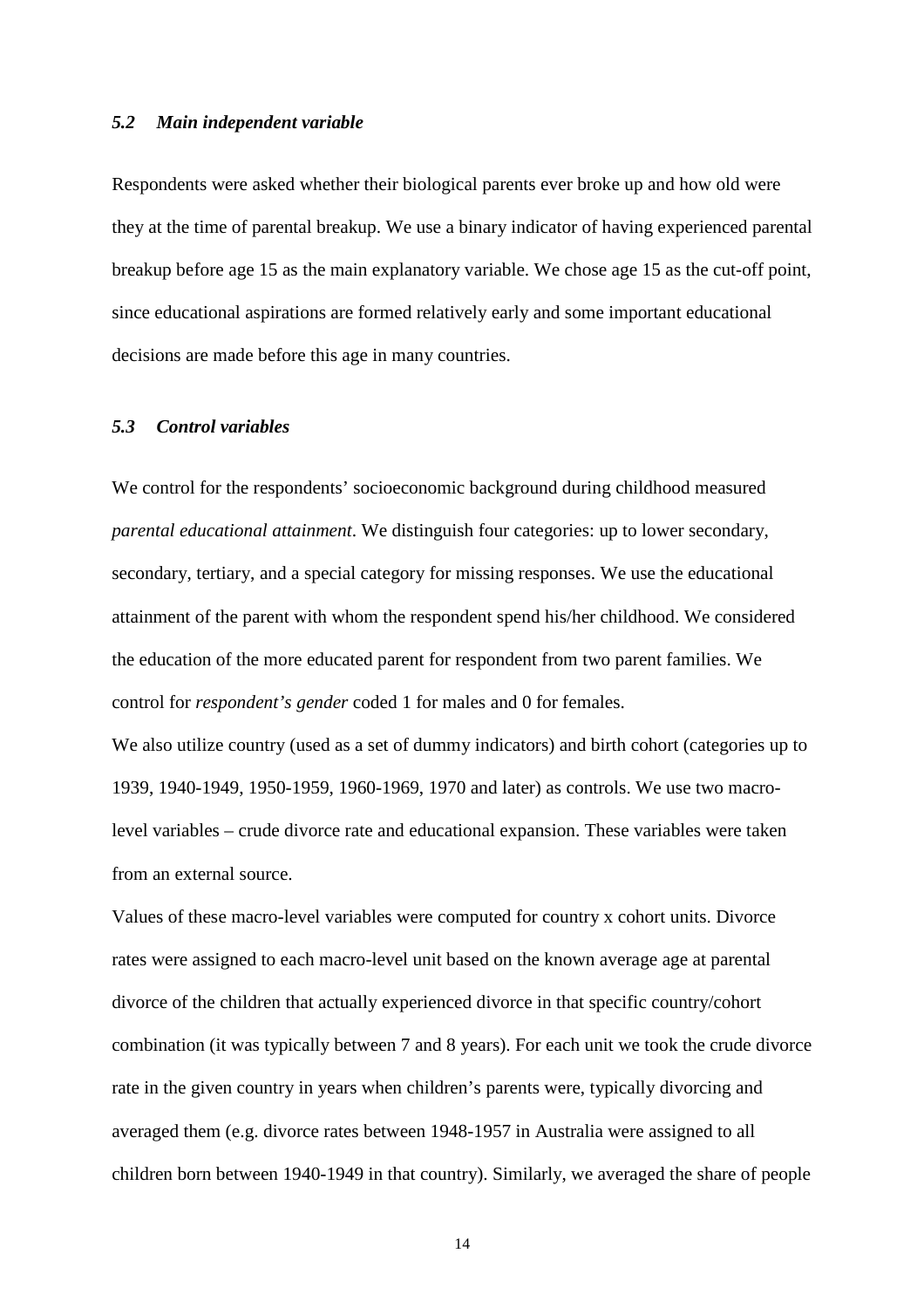with university education in each country/cohort unit to obtain a measure of educational expansion. We rescaled both variables to the 0-1 range, where 0 corresponds to the minimal value found in the data (in case of the crude divorce rate, the lowest value was 0.01 in the oldest cohort in Lithuania) and value 1 to the highest value (the highest average divorce rate is 3.18 and is found in the youngest cohort in Lithuania).

#### **6 Results**

We begin the analysis with a series of simple binary logistic regression models with university graduation as the dependent variable. As a first step, we want to see if the effect of parental break-up varies by cohort within countries. We build a simple model that contains only three predictors: parental break-up, country dummies, and cohort dummies. This is model 1 in Table 2. Then, we add the interaction between cohort and break-up into the mode and create Model 2. Statistical comparison of the two models tells us that – by criteria of classical inference – we shall not omit the interaction from Model 2 (LR test returns  $L2=16.3$ ) with 4 degrees of freedom). Hence, we conclude that the size of the negative divorce effect changes over cohorts.

Estimated coefficients of Model 2 are presented in Table 3. We see that the effect of parental break-up is not significant in the oldest cohort born before 1939, though it is negative (the effect on the log odds of complete tertiary education is -0.08). The effect becomes more negative in each subsequent cohort. For instance, the difference in the log odds of completing university between children of divorced parents and children from intact families was -0.274  $(=0.08-0.194$ ; see Table 3) in the 1960-1969 birth cohort and it further grows to  $-0.458$ ( $=$ 0.08-0.378) in the 1970-1985 birth cohort. This last difference is statistically significant at the 0.01 level. Hence, we can conclude that the negative effect of parental break-up on children's education grows in time. Figure 3 visualizes this development.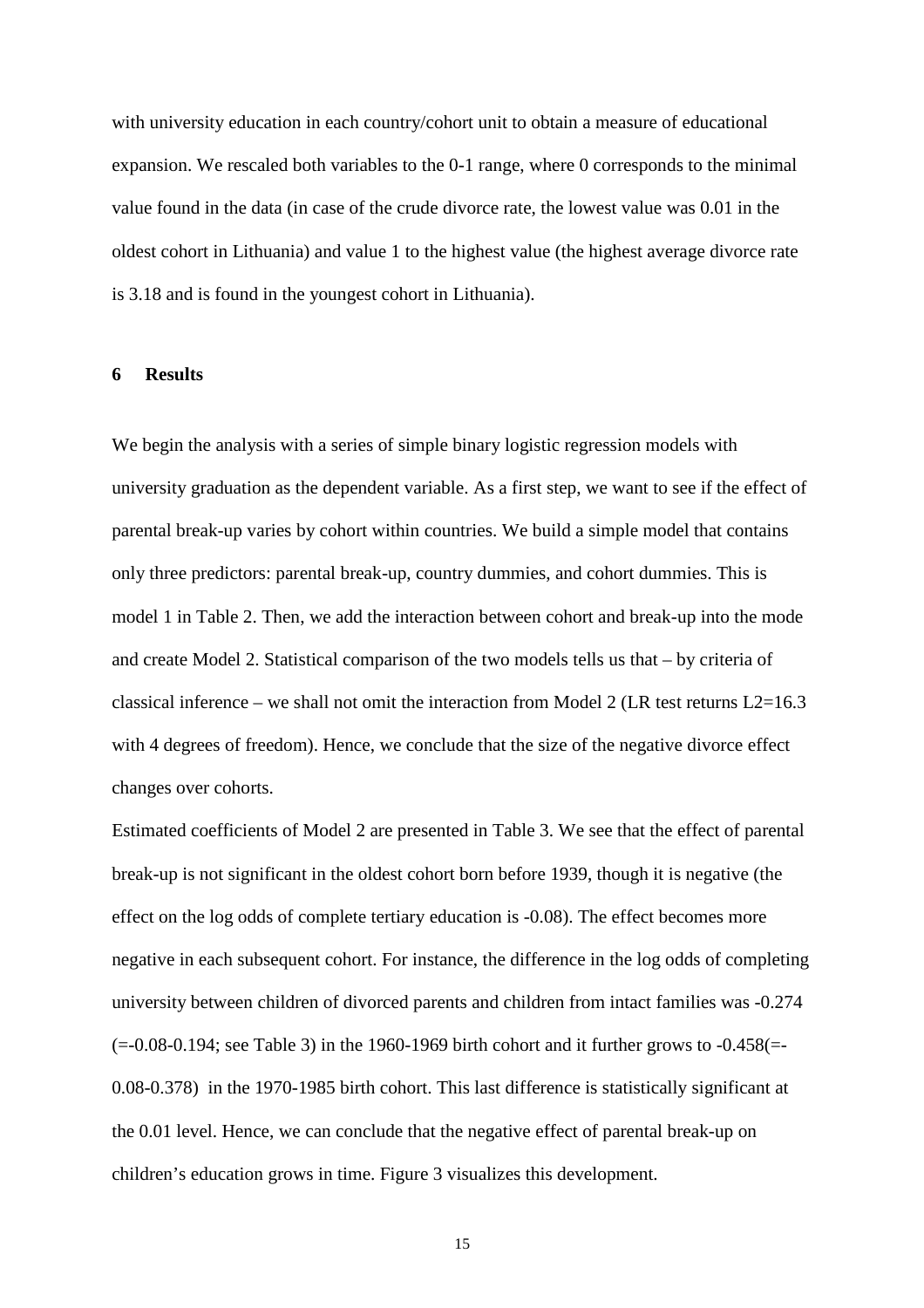Other estimated parameters of Model 2 are not surprising: the main effect of country indicates that higher education is more easily accessible in some countries and less accessible in some other countries (e.g. the Czech republic, Lithuania, and Romania exhibit particularly low odds of completing university education). We further observe that men, on average, have lower chances to obtain tertiary degrees than women. The main effect of cohort reflects educational expansion – the growing odds of obtaining tertiary degrees in the population.

In the next step, we use a multi-level specification to model university graduation. We specify unique combinations of country x cohort to be the macro-level units. We use country fixed-effects (dummies) as controls and we add two new macro-level variables into the models – prevailing divorce rate at the time when the respondent was growing up and a measure of educational expansion. Model 5 adds all covariates additively, while Model 6 interacts parental break-up with divorce rate.

Table 4 presents goodness of fit statistics of these multi-level models. By criteria of classical statistical inference we should prefer Model 6 to Model 5, i.e we should not leave the interaction out of the model (the comparison of the two models leads to L2=16.0 with 1 degree of freedom).

Estimated effects of Model 5 are presented in Table 5. We see from the main effect of parental break-up, that parental separation had no effect on the odds of college graduation when the crude divorce rate was at its minimum. Yet, the interaction between parental breakup and divorce rate tells us, that the effect of break-up is large and negative, when the divorce rate reaches its maximum existing in our data set. This basic relationship holds even though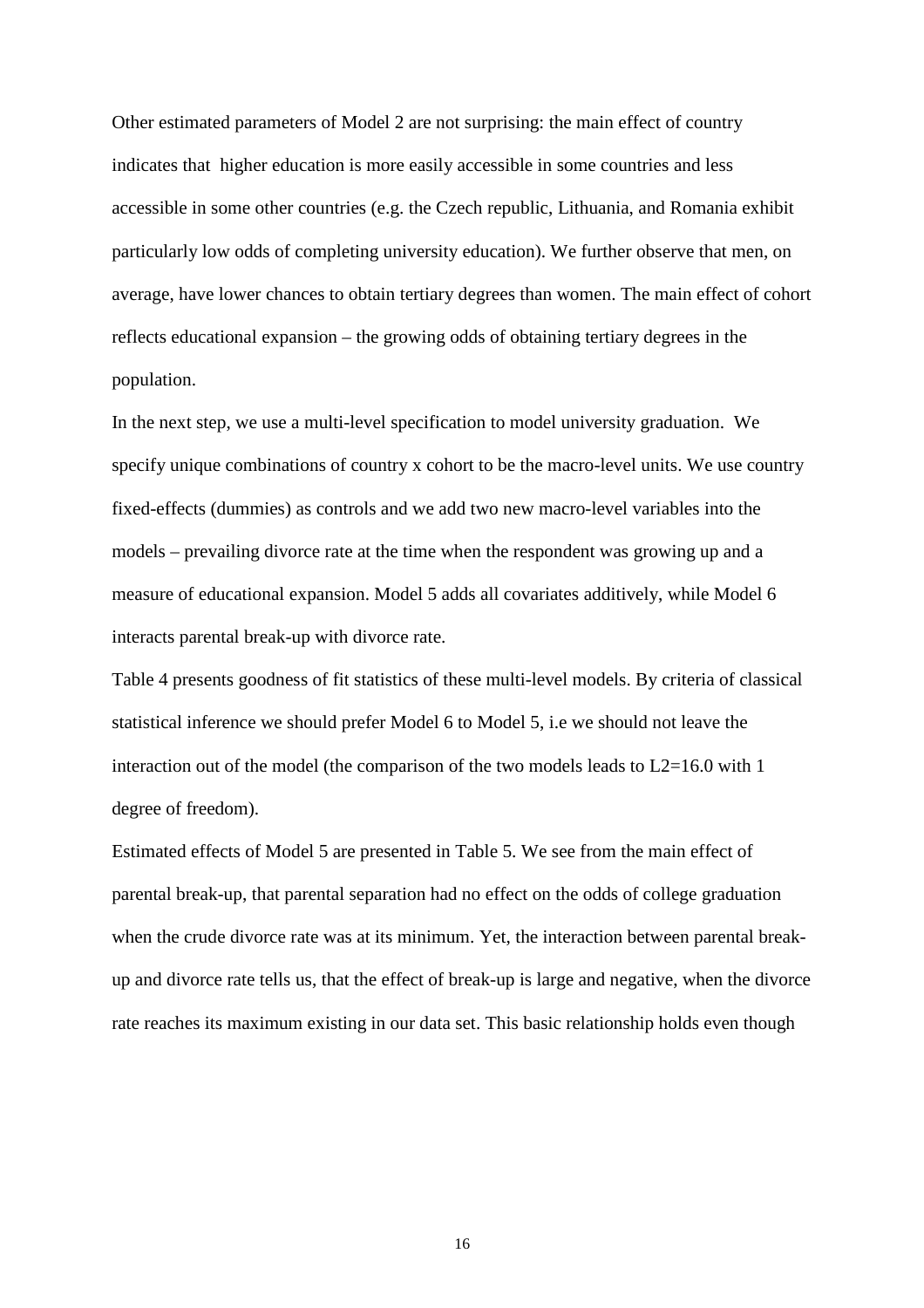our model controls statistically parental education, respondent's gender, country, and educational expansion.<sup>2</sup>

#### **7 Conclusions**

 $\overline{a}$ 

This paper analysed long-term trends and cross-national variations in the effect of parental breakup on children's the odds of attaining tertiary education in nine countries. We focused on the effect of the experience of parental separation when controlling for parental socioeconomic status and other variables. Our analysis is unique, since it uses a relatively large sample of countries, makes comparisons both over cohorts and across nations, and finally explicitly links the size of the divorce effect to the prevailing divorce rate. We evaluated two competing hypotheses: declining stress hypothesis and declining parental conflict hypothesis. Both of them are related to the increasing prevalence of divorce in the countries under study. The hypothesis of declining parental conflict assumes that the divorce disadvantage increases. As divorce becomes common, even couples with less conflicts separate and the child is negatively affected by loss of the family rather than relieved from a dysfunctional parental relationship. This explanation was supported by the analysis: indeed **the negative effect of parental separation is stronger (i.e. more negative) in contexts, when divorce is more common.**

<sup>&</sup>lt;sup>2</sup> We also estimated a model that contains a three-way interaction between break-up, divorce rate, and country, to see if our general result holds in each individual country. Our results indicate, the negative effect of parental break-up diminishes when the divorce rate changes from its observed minimum to its observed maximum in each country. The only exceptions are the Czech Republic and Romania, where the negative effect of parental separation seems to grow with augmenting divorce rates.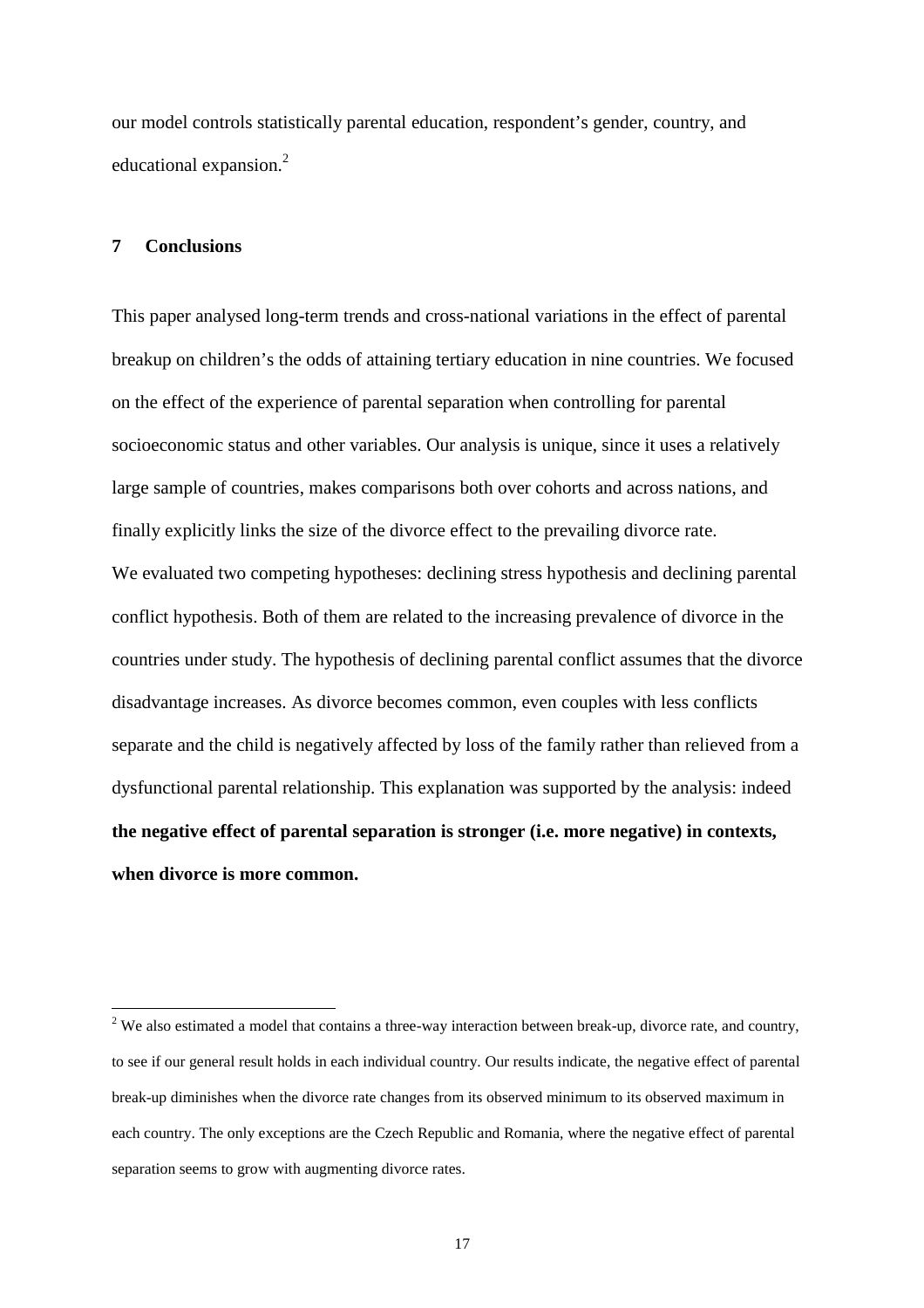#### **8 References**

Amato, Paul R. 1993. "Children's Adjustment to Divorce: Theories, Hypotheses, and Empirical Support." *Journal of Marriage and Family* 55(1): 23-38.

Amato, Paul R. 1996. "Explaining the Intergenerational Transmission of Divorce." *Journal of Marriage and Family* 58(3): 628-640.

Amato, Paul R. 2000. "Consequences of Divorce for Adults and Children." *Journal of Marriage and Family* 62(4): 1269-1287.

Amato, Paul R. 2003. "Reconciling Divergent Perspectives: Judith Wallerstein, Quantitative Family Research, and Children of Divorce." *Family Relations* 52(4): 332-339.

Amato, Paul R. and Bruce Keith. 1991a. "Parental Divorce and Adult Well-Being: A Meta-Analysis." *Journal of Marriage and Family* 53(1): 43-58.

Amato, Paul R. and Bruce Keith. 1991b. "Parental Divorce and the Well-being of Children: A Meta-analysis." *Psychological Bulletin* 110: 26-46.

Amato, Paul R. and Bryndl Hohmann-Marriott. 2007. "Comparison of High- and Low-Distress Marriages That End in Divorce." *Journal of Marriage and Family* 69(3): 621-638.

Amato, Paul R. and Jacob Cheadle. 2008. "Parental Divorce, Marital Conflict and Children's Behavior Problems: A Comparison of Adopted and Biological Children." *Social Forces*  86(3): 1139-1161.

Amato, Paul R. and Alan Booth. 1991. "Consequences of Parental Divorce and Marital Unhappiness for Adult Well-Being." *Social Forces* 69(3): 895-914.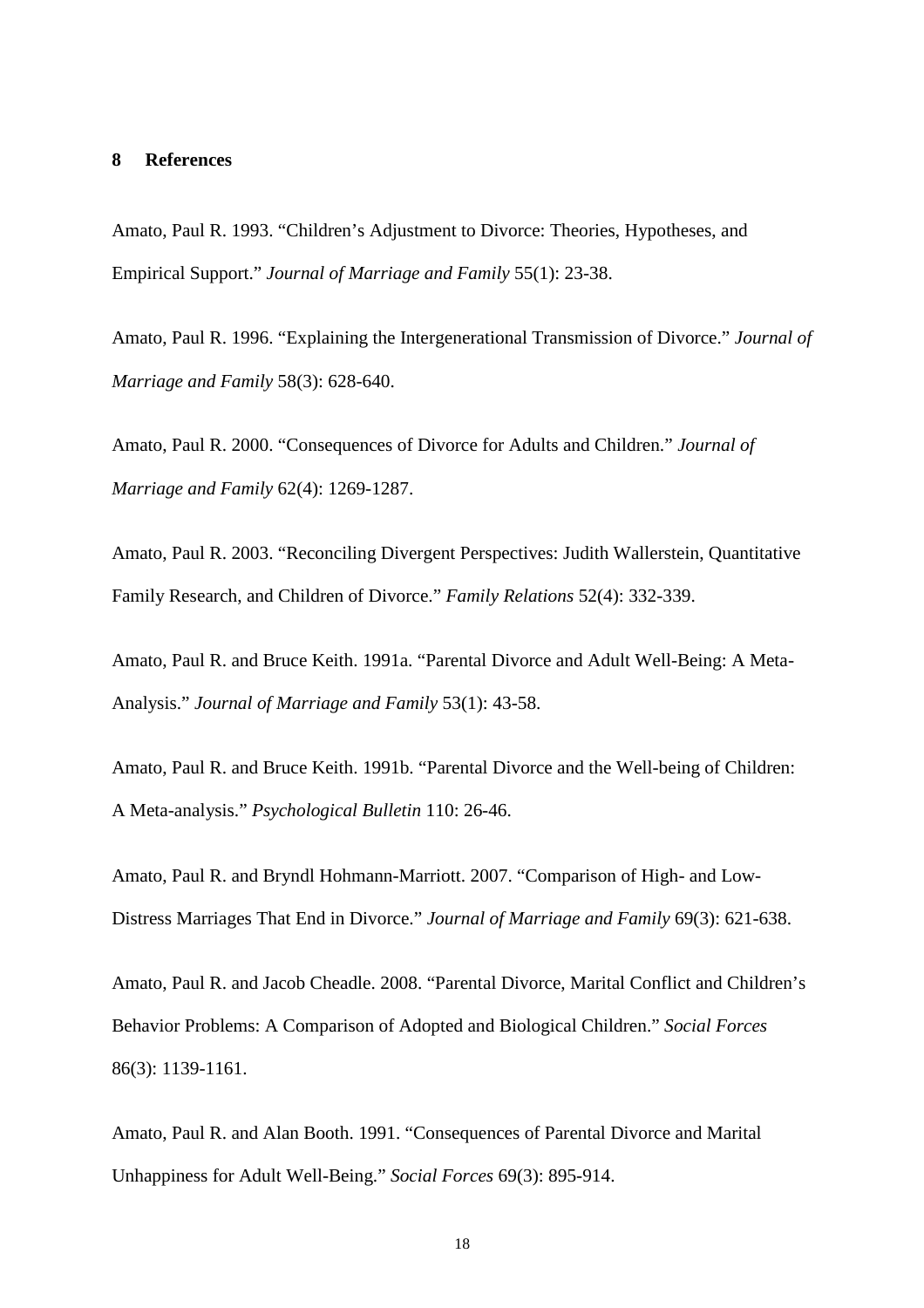Amato, Paul R., Laura Spencer Loomis, and Alan Booth. 1995. "Parental Divorce, Marital Conflict, and Offspring Well-being during Early Adulthood." *Social Forces* 73(3): 895-915.

Andersson, Gunnar. 2002. "Children's Experience of Family Disruption and Family Formation: Evidence from 16 Countries." *Demographic Research* 7: 343-364.

Aquilino, William S. 1996. "The Lifecourse of Children Born to Unmarried Mothers: Childhood Living Arrangements and Young Adult Outcomes." *Journal of Marriage and the Family* 58(2): 293-310.

Bachman, Ronald D. 1989. *Romania: A Country Study*. Washington: GPO for the Library of Congress.

Becker, Gary S. 1993. *A Treatise on the Family*. Cambridge, MA: Harvard University Press.

Biblarz, Timothy J. and Adrian E. Raftery. 1999. "Family Structure, Educational Attainment, and Socioeconomic Success: Rethinking the 'Pathology of Matriarchy'." *American Journal of Sociology* 105(2): 321-365.

Biblarz, Timothy J. and Greg Gottainer. 2000. "Family Structure and Children's Success: A Comparison of Widowed and Divorced Single-Mother Families." *Journal of Marriage and Family* 62(2): 533-548.

Booth, Alan and Paul R. Amato. 2001. "Parental Predivorce Relations and Offspring Postdivorce Well-Being." *Journal of Marriage and Family* 63(1): 197-212.

Cavanagh, Shannon E. and Aletha C. Huston. 2006. "Family Instability and Children's Early Problem Behavior." *Social Forces* 85(1): 551-581.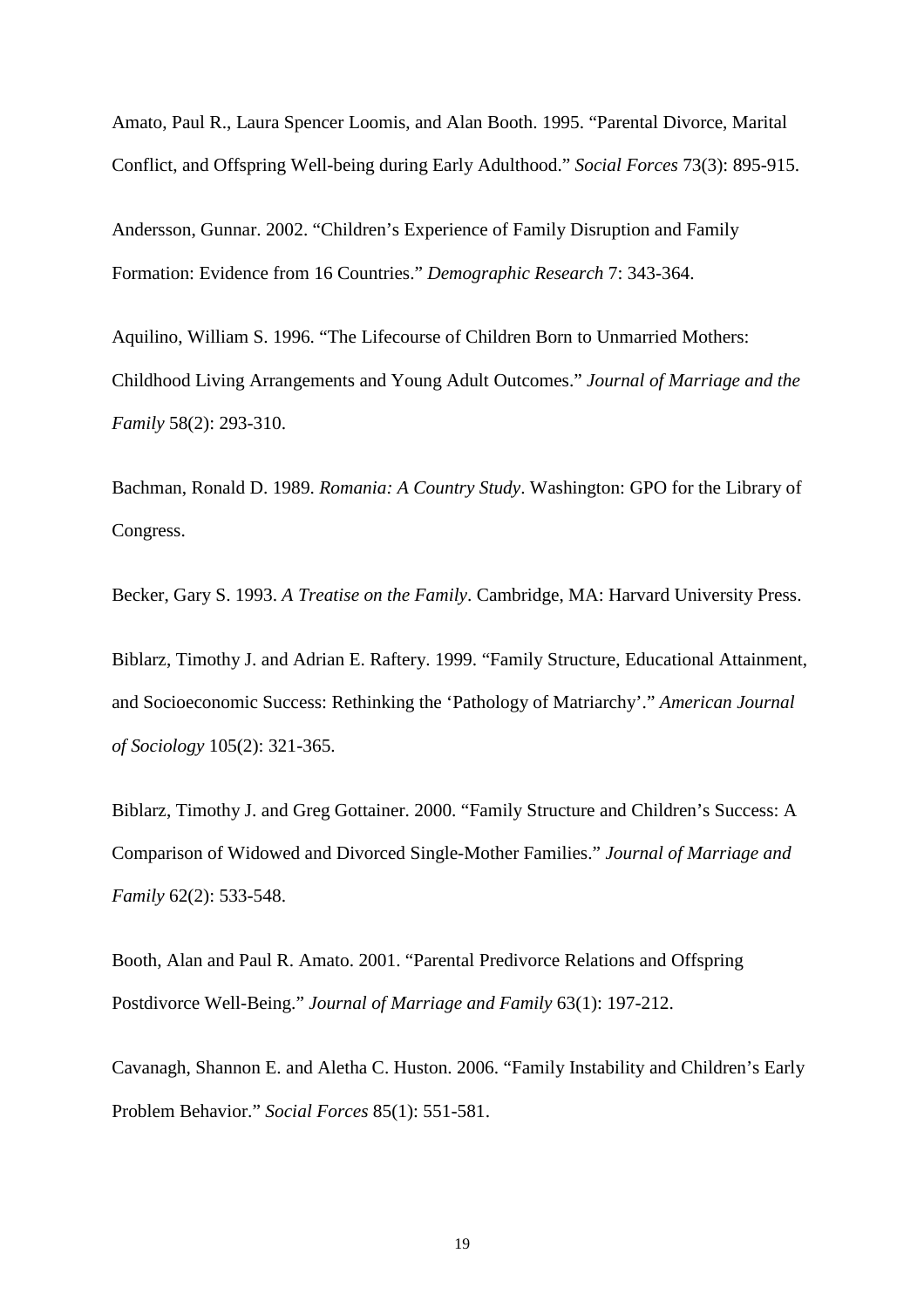Cavanagh, Shannon E., Kathryn S. Schiller, and Catherine Riegle-Crumb. 2006. "Marital Transitions, Parenting, and Schooling: Exploring the Link Between Family-Structure History and Adolescents' Academic Status." *Sociology of Education* 79(4): 329-354.

Cherlin, Andrew. 1978. "Remarriage as an Incomplete Institution." *American Journal of Sociology* 84(3): 634-650.

Cherlin, Andrew. 1981. *Marriage, Divorce, Remarriage*. Cambridge, MA: Harvard University Press.

Coleman, Marilyn, Lawrence Ganong, and Mark Fine. 2000. "Reinvestigating Remarriage: Another Decade of Progress." *Journal of Marriage and Family* 62(4): 1288–1307.

Diekmann, Andreas and Henriette Engelhardt. 1999. "The Social Inheritance of Divorce: Effects of Parent's Family Type in Postwar Germany." *American Sociological Review* 64(6): 783-793.

Diener, Ed, Carol L. Gohm, Eunkook Suh, and Shigehiro Oishi. 2000. "Similarity of the Relations between Marital Status and Subjective Well-Being Across Cultures." *Journal of Cross-Cultural Comparison* 31(4): 419-436.

Dronkers, Jaap, Matthijs Kalmijn, and Michael Wagner. 2006. "Causes and Consequences of Divorce: Cross-national and Cohort Differences, an Introduction to this Special Issue." *European Sociological Review* 22(5): 479-481.

Dronkers, Jaap. 1999. "The Effects of Parental Conflicts and Divorce on the Well-being of Pupils in Dutch Secondary Education." *European Sociological Review* 15(2): 195-212.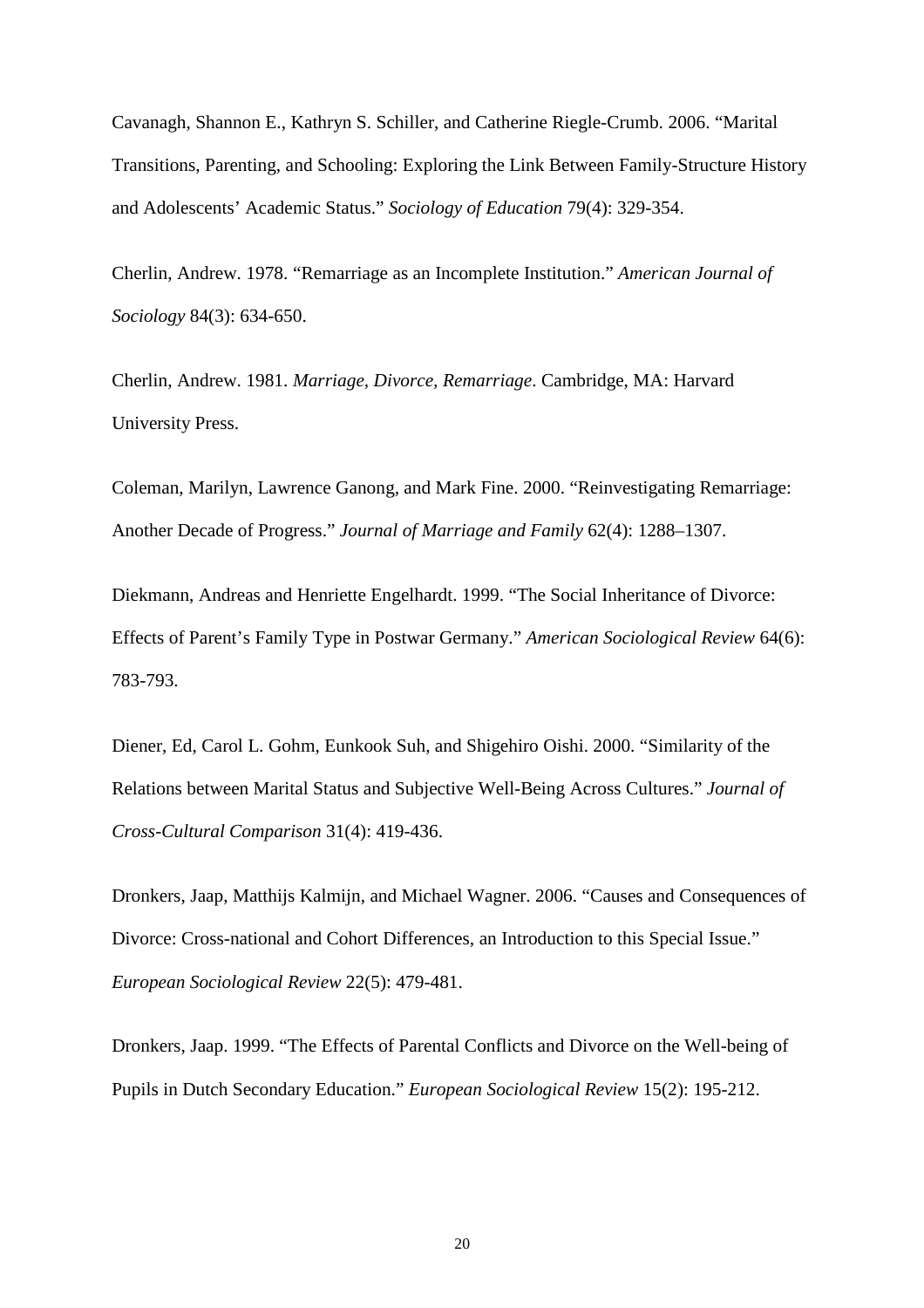Ely, M., M. P. M. Richards, M. E. J. Wadsworth, B. J. Elliott. 1999. "Secular Changes in the Association of Parental Divorce and Children's Educational Attainment – Evidence from Three British Birth Cohorts." *Journal of Social Policy* 28(3): 437-455.

Evans, Mariah Debra Ruperti, Jonathan Kelley, and Richard A. Wanner. 2001. "Educational Attainment of the Children of Divorce: Australia, 1940-90." *Journal of Sociology* 37(3): 275- 297.

Fischer, Tamar. 2007. "Parental Divorce and Children's Socio-economic Success: Conditional Effects of Parental Resources Prior to Divorce, and Gender of the Child." *Sociology* 41(3): 475-495.

Fronstin, Paul, David H. Greenberg, and Philip K. Robins. 2001. "Parental Disruption and the Labour Market Performance of Children When They Reach Adulthood." *Journal of Population Economics* 14(1): 137-172.

Furstenberg, Frank F. Jr. and Graham B. Spanier. 1984. "The Risk of Dissolution in Remarriage: An Examination of Cherlin's Hypothesis of Incomplete Institutionalization." *Family Relations* 33(3): 433-441.

Garasky, Steven. 1995. "The Effect of Family Structure on Educational Attainment: Do the Effects Vary by the Age of the Child?"*American Journal of Economics and Sociology* 54(1): 89-105.

Glenn, Norval D. and Kathryn B. Kramer. 1987. "The Marriages and Divorces of the Children of Divorce." *Journal of Marriage and Family* 49(4): 811-825.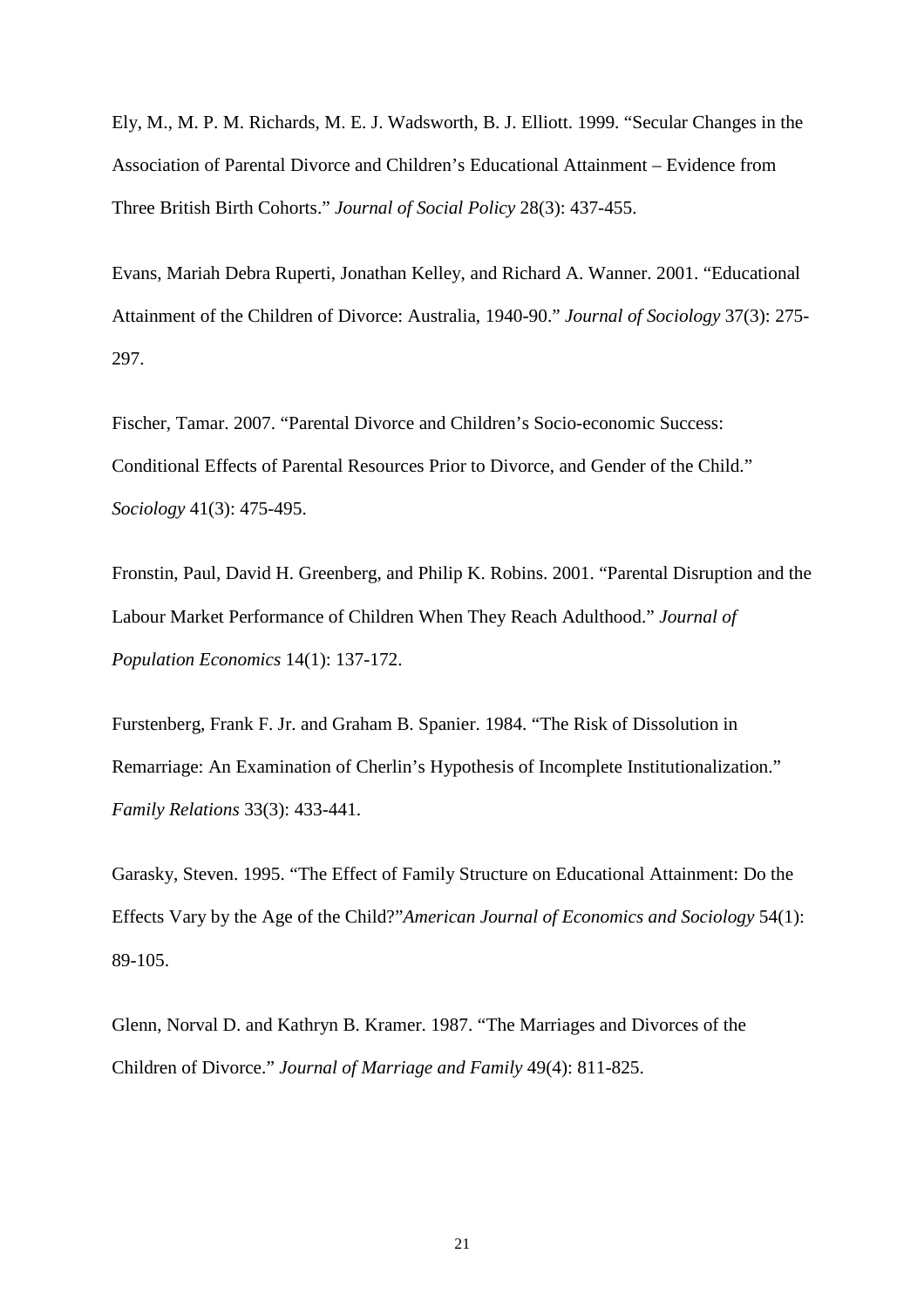González, Libertad and Tarja K. Viitanen. 2006. "The Effect of Divorce Laws on Divorce Rates in Europe." Discussion Paper Series, IZA DP No. 2023. Retrieved December 10, 2012 (http://ftp.iza.org/dp2023.pdf).

Goode, William J. 1993. *World Changes in Divorce Patterns*. New Haven: Yale University Press.

Halliday, Terence C. 1980. "Remarriage: The More Compleat Institution?" *American Journal of Sociology* 86(3): 630-635.

Hanson, Thomas L. 1999. "Does Parental Conflict Explain Why Divorce Is Negatively Associated with Child Welfare?" *Social Forces* 77(4): 1283-1316.

Holley, Paul, Scott Yabiku, and Mary Benin. 2006. "The Relationship Between Intelligence and Divorce."*Journal of Family Issues* 27(12): 1723-1748.

Kalmijn, Matthijs and Christiaan W. S. Monden. 2006. "Are the Negative Effects of Divorce on Well-Being Dependent on Marital Quality?" *Journal of Marriage and Family* 68(5): 1197-1213.

Kalmijn, Matthijs and Wilfred Uunk. 2007. "Regional Value Differences in Europe and the Social Consequences of Divorce: A Test of the Stigmatization Hypothesis." *Social Science Research* 36(2): 447-468.

Kalmijn, Matthijs. 2010. "Country Differences in the Effects of Divorce on Well-Being: The Role of Norms, Support, and Selectivity." *European Sociological Review* 26(4): 475-490.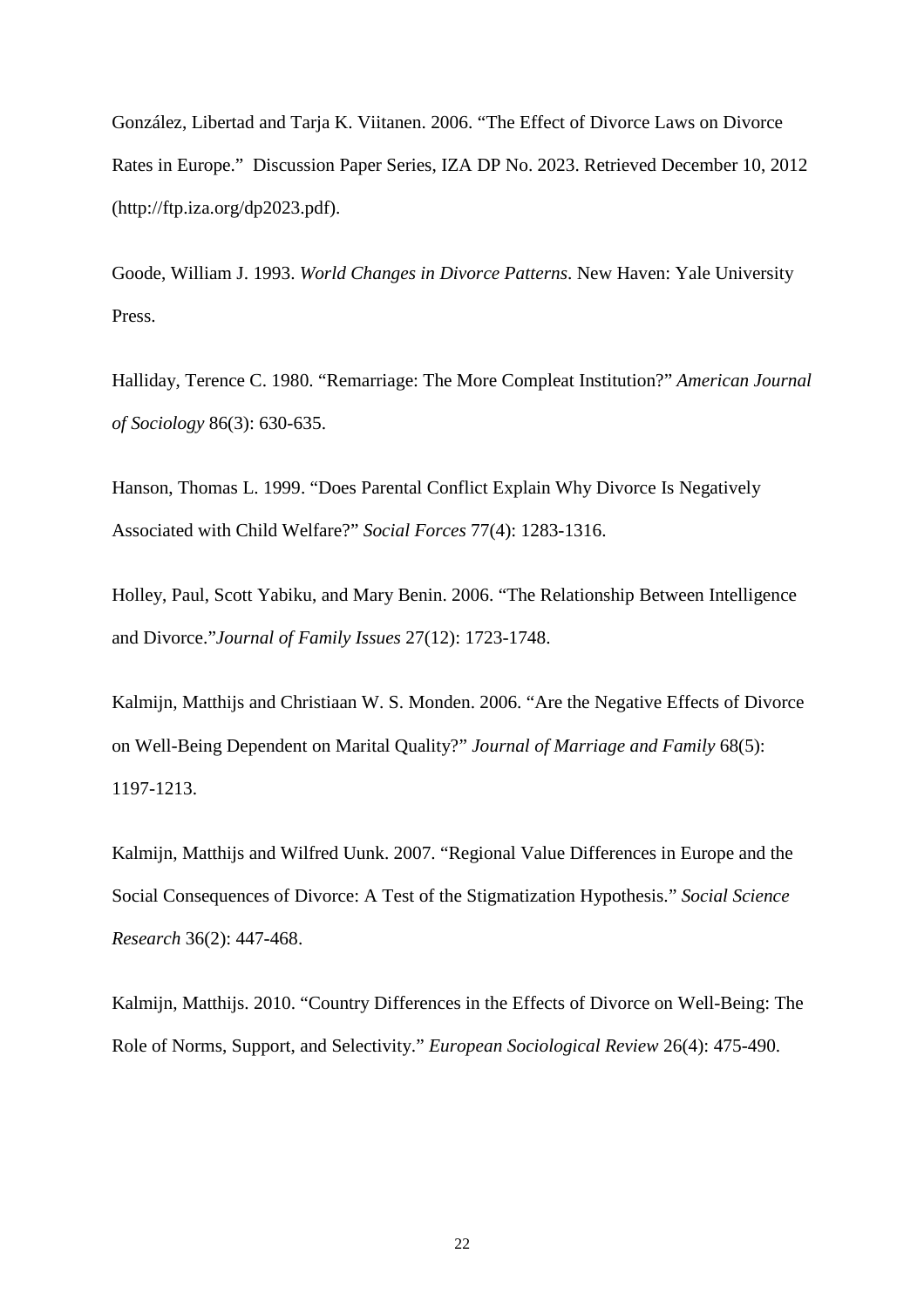Keith, Verna M. and Barbara Finlay. 1988. "The Impact of Divorce on Children's Educational Attainment, Marital Timing, and Likelihood of Divorce." *Journal of Marriage and Family* 50(3): 797-809.

Kiernan, Kathleen. 1997. "The Legacy of Parental Divorce: Social, Economic and Demographic Experiences in Adulthood." Retrieved April 16, 2012 (http://eprints.lse.ac.uk/6535/1/The\_Legacy\_of\_Parental\_Divorce\_Social,\_economic\_and\_de mographic experiences in adulthood.pdf).

Li, Jui-Chung Allen and Lawrence L. Wu. 2008. "No Trend in the Intergenerational Transmission of Divorce." *Demography* 45(4): 875-883.

Liu, Shirley H. 2007. "The Effect of Parental Divorce and Its Timing on Child Educational Attainment: A Dynamic Approach". Retrieved July 12, 2011 (http://moya.bus.miami.edu/~sliu/Research\_files/divorcetiming.pdf).

Luepnitz, Deborah A. 1979. "Which Aspects of Divorce Affect Children?" *The Family Coordinator* 28(1): 79-85.

McLanahan, Sara S. and Gary Sandefur. 1994. *Growing Up with a Single Parent: What Hurts,What Helps?* Cambridge, MA: Harvard University Press.

McLanahan, Sara. 1985. "Family Structure and the Reproduction of Poverty." *The American Journal of Sociology* 90(4): 873-901.

Morrison, Donna Ruane and Andrew J. Cherlin. 1995. "The Divorce Process and Young Children's Well-Being: A prospective Analysis." *Journal of Marriage and Family* 57(3): 800-812.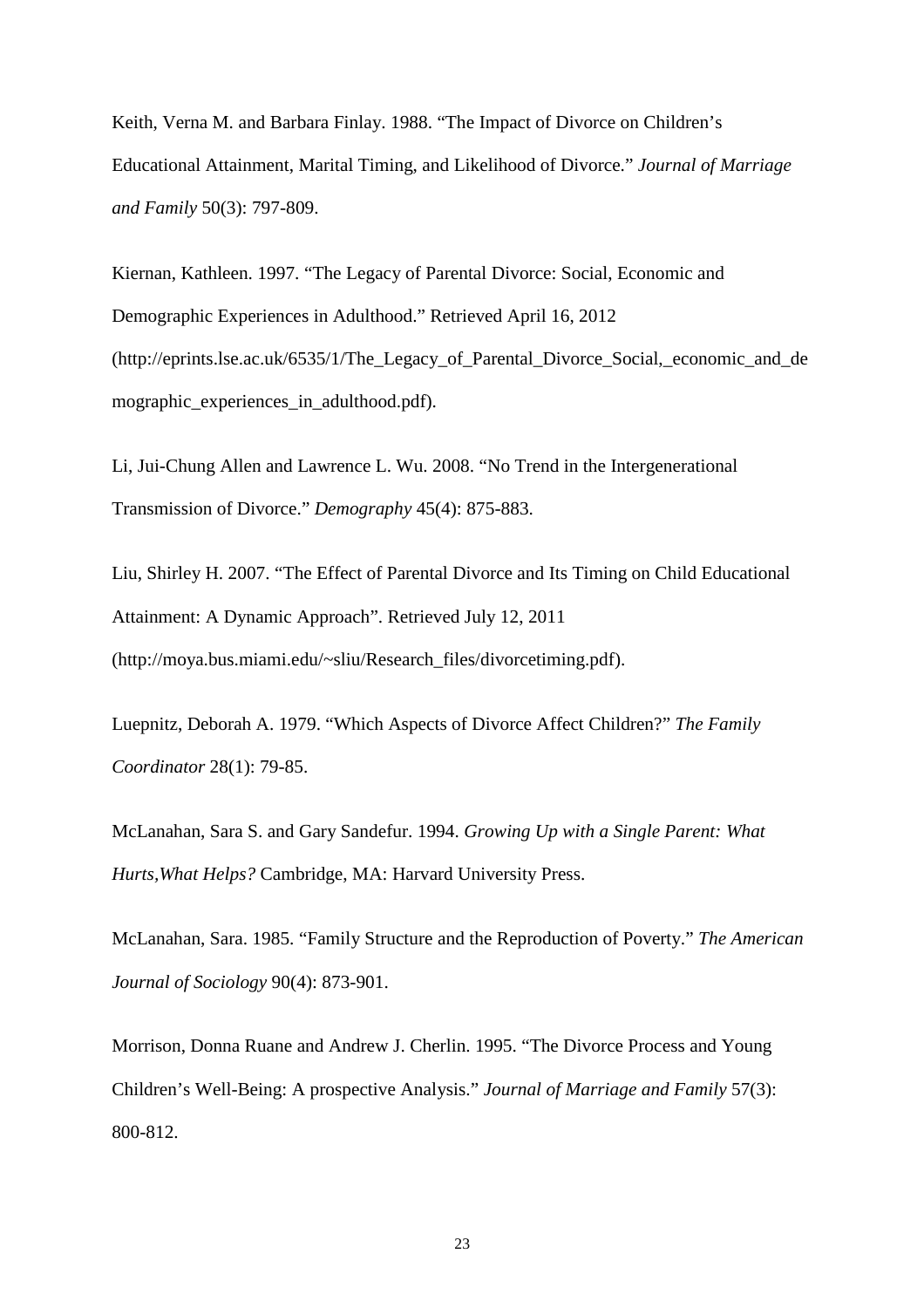Oppenheimer, Valerie Kinkade. 1997. "Women's Employment and the Gain to Marriage: The Specialization and Trading Model." *Annual Review of Sociology* 23: 431-453.

Prokopec, Jiří. 1972. "Rozvody a jejich sociální pozadí v ČSR v prvé polovině XX. století (Divorces and their Social Background in Czechoslovakia in the first half of XX. century)." *Demografie* 14(1): 19-24.

Raley, R. Kelly, Michelle L. Frisco, and Elizabeth Wildsmith. 2005. "Maternal Cohabitation and Educational Success." *Sociology of Education* 78(2): 144-164.

Ross, Catherine E. and John Mirowsky. 1999. "Parental Divorce, Life-Course Disruption, and Adult Depression." *Journal of Marriage and Family* 61(4): 1034-1045.

Sigle-Rushton, Wendy, John Hobcraft, and Kathleen Kiernan. 2005. "Parental Divorce and Subsequent Disadvantage: A Cross-Cohort Comparison." *Demography* 42(3): 427-446.

Stack, Steven and J. Ross Eshleman. 1998. "Marital Status and Happiness: A 17-Nation Study." *Journal of Marriage and the Family* 60(2): 527–536.

Šťastná, Anna. 2007. "The Intergenerational Transmission of Divorce Behaviour – The Example of the Czech Republic and an International Comparison." *Czech Demography* 1: 49- 60.

Sun, Yongmin and Yuanzhang Li. 2001. "Marital Disruption, Parental Investment, and Children's Academic Achievement: A Prospective Analysis." *Journal of Family Issues* 22(1): 27-62.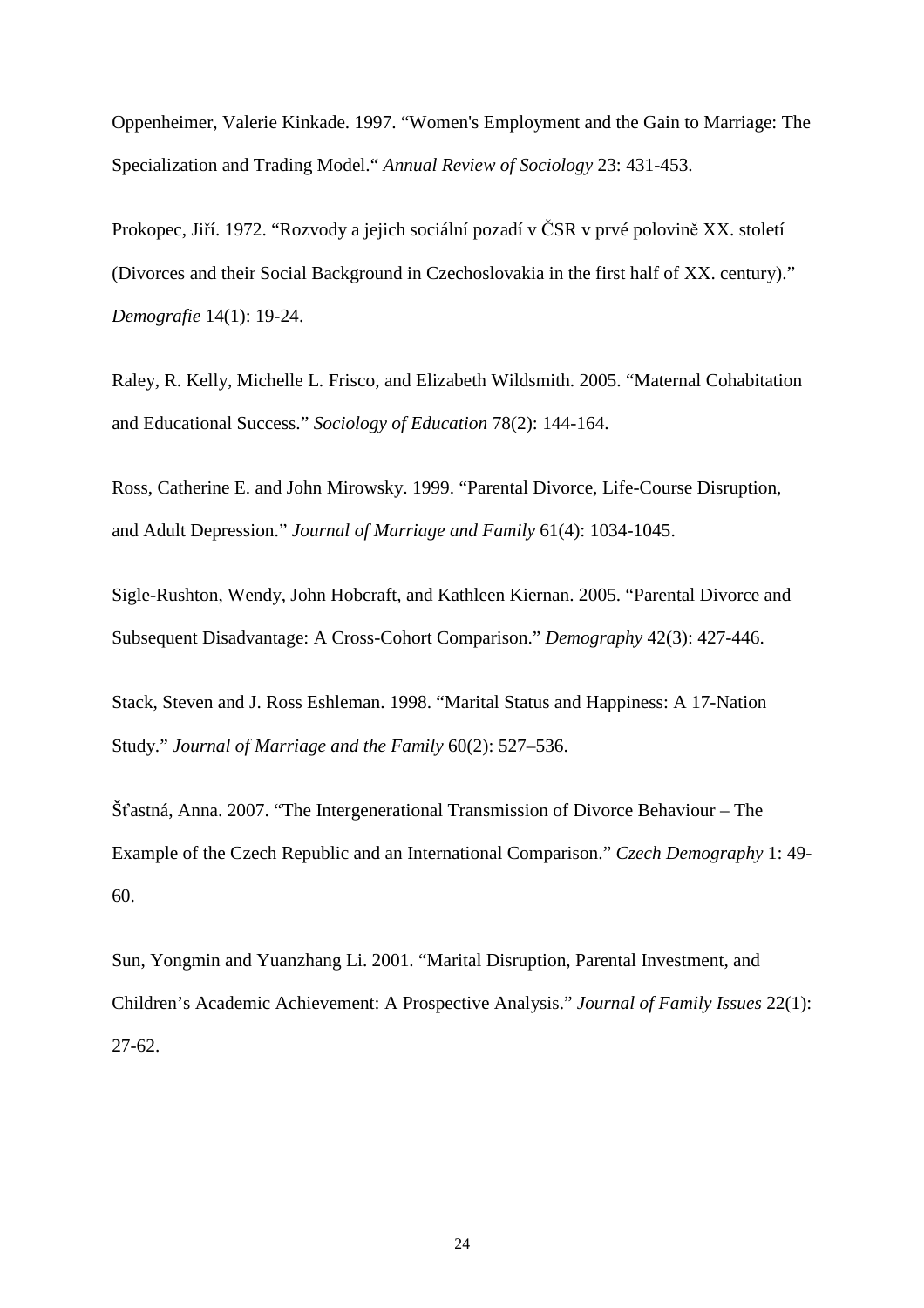Sun, Yongmin and Yuanzhang Li. 2009. "Postdivorce Family Stability and Changes in Adolescent' Academic Performance: A Growth-Curve Model."*Journal of Family Issues*  30(11): 1527-1555.

Sun, Yongmin. 2001. "Family Environment and Adolescents' Well-Being before and after Parents' Marital Disruption: A Longitudinal Analysis." *Journal of Marriage and Family* 63(3): 697-713.

United Nations. 2005. *Generations & Gender Programme: Survey Instruments*. New York and Geneva: United Nations.

Wolfinger, Nicholas H. 1999. "Trends in Intergenerational Transmission of Divorce." *Demography* 36(3): 415-420.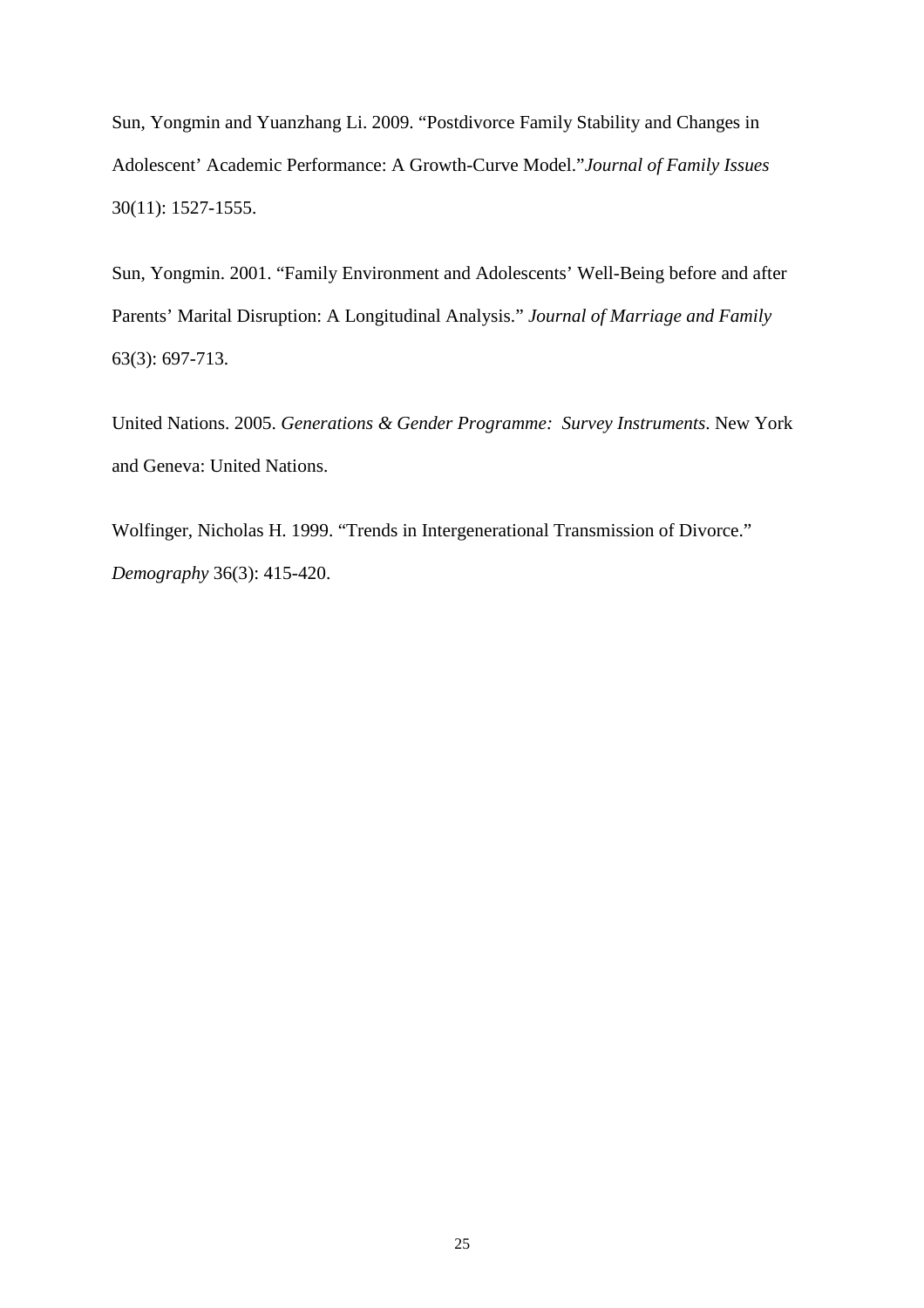## **9 Tables and Figures**

## **Table 1. Datasets used in the analysis. GGS, first wave.**

|                    | Original N | Final N | Year of data collection |
|--------------------|------------|---------|-------------------------|
| <b>Australia</b>   | 7,125      | 5,666   | 2005-2006               |
| Belgium            | 7,163      | 6,005   | 2008-2010               |
| Bulgaria           | 12,858     | 10,234  | 2004                    |
| Czech Republic     | 10,006     | 7,546   | 2005                    |
| France             | 10,079     | 8,202   | 2005                    |
| Lithuania          | 10,036     | 7,969   | 2006                    |
| <b>Netherlands</b> | 8,161      | 6,812   | 2002-2004               |
| Norway             | 14,881     | 12,676  | 2007-2008               |
| Romania            | 11,986     | 10,701  | 2005                    |

*Note: Final N=75815, age 27+, grew up with at least one parent, known information about parental breakup.*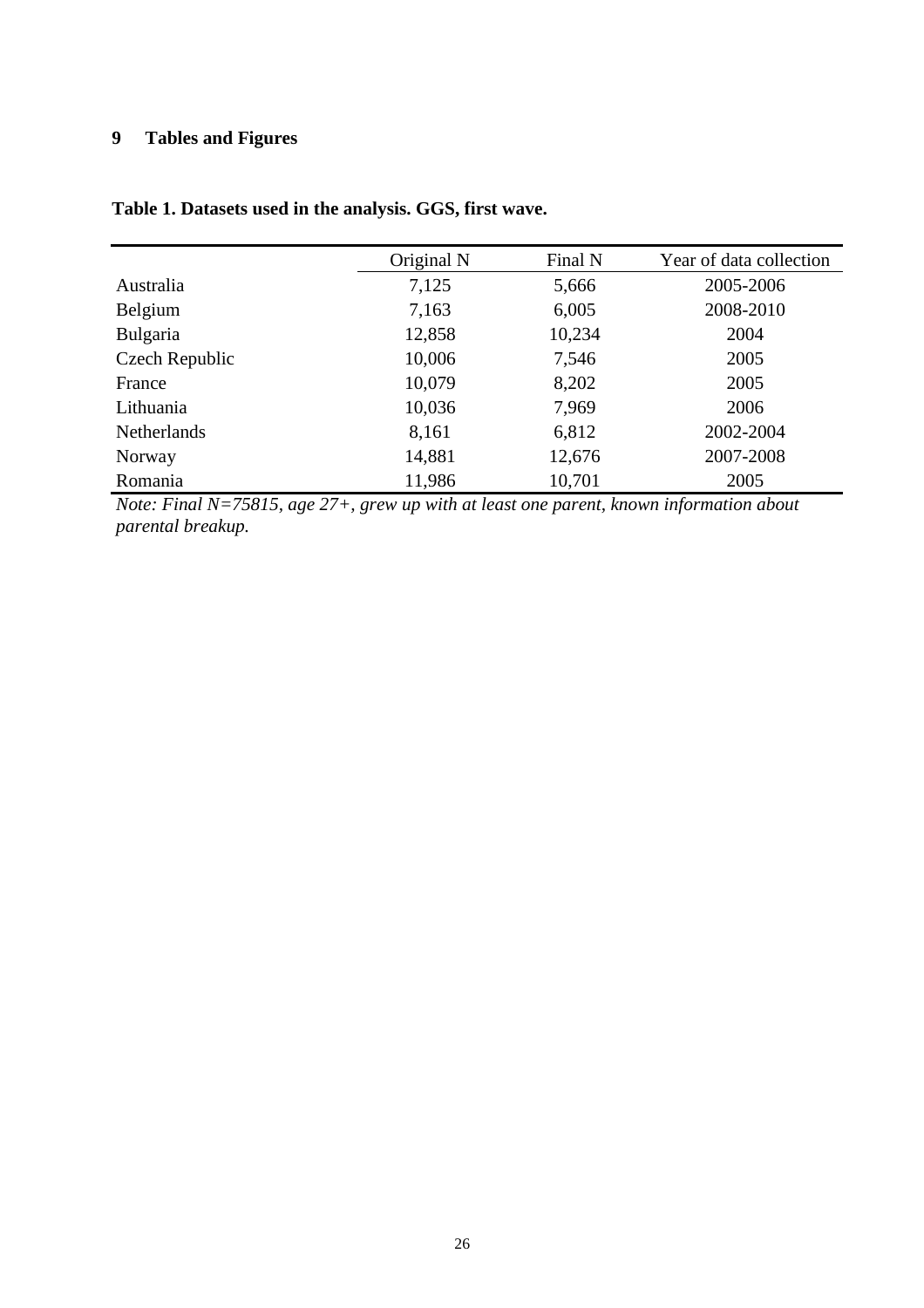

**Figure 1. Proportion of people with tertiary education by cohort in the countries under study.** 

*Source: Eurostat (European countries), OECD (Australia).*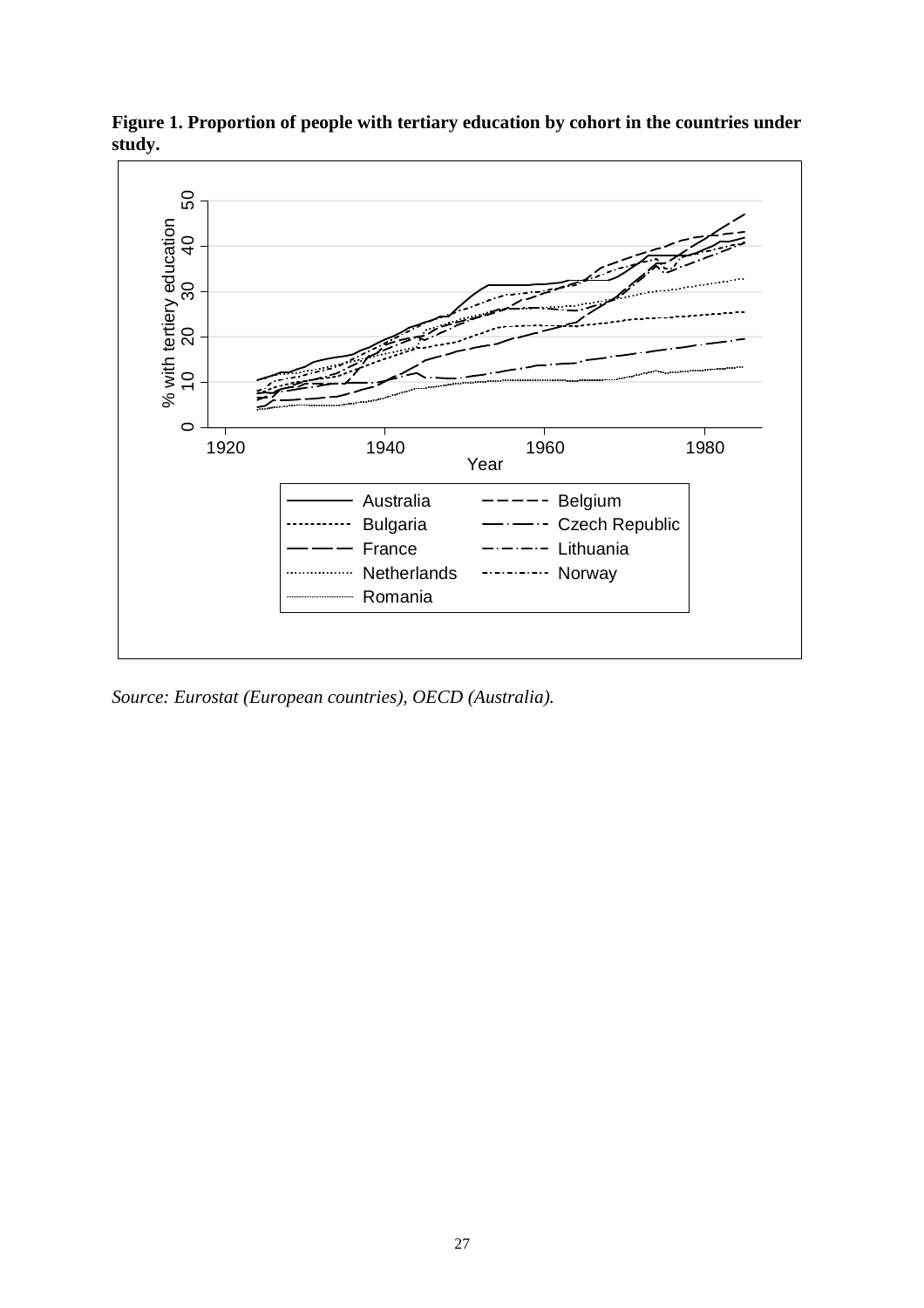

**Figure 2. Crude divorce rate by year in the countries under study. 1920-2000.**

*Source: UN Demographic yearbooks.*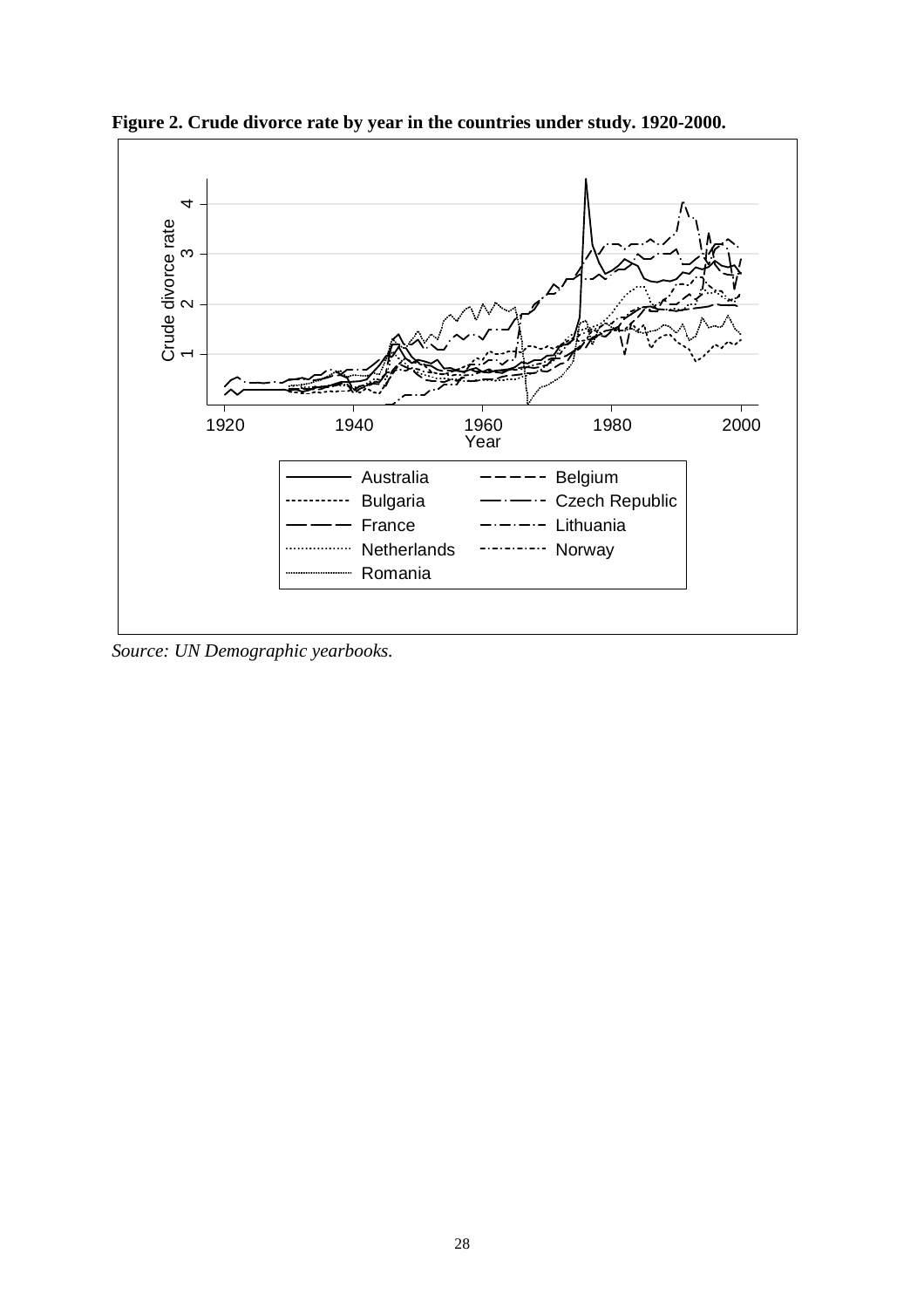| <b>Model</b>     | <b>Model description</b>       | <b>BIC</b> | LR <sub>2</sub> | d.f.           | p-value |
|------------------|--------------------------------|------------|-----------------|----------------|---------|
|                  |                                |            |                 |                |         |
| M1               | Country+cohort+break-up        | $-5506$    | 5652.2          | 13             | 0.000   |
| M <sub>2</sub>   | $M1+cohort*break-up$           | $-5476$    | 5668.5          | 17             | 0.000   |
|                  |                                |            |                 |                |         |
| M <sub>3</sub>   | $M1+parallel$ education+gender | $-13505$   | 13696.4         | 17             | 0.000   |
| M <sub>4</sub>   | $M3+$ cohort*break-up          | $-13472$   | 13708.4         | 21             | 0.000   |
|                  |                                |            |                 |                |         |
| <b>Contrasts</b> |                                |            |                 |                |         |
| $M2-M1$          |                                |            |                 |                |         |
|                  |                                | 30         | 16.3            | $\overline{4}$ | 0.003   |
| $M4-M3$          |                                | 33         | 12.0            | $\overline{4}$ | 0.018   |
|                  |                                |            |                 |                |         |

**Table 2. Goodness of fit statistics of selected binary logistic regression models of university graduation. Selected countries from the GGS, 2005-2010.**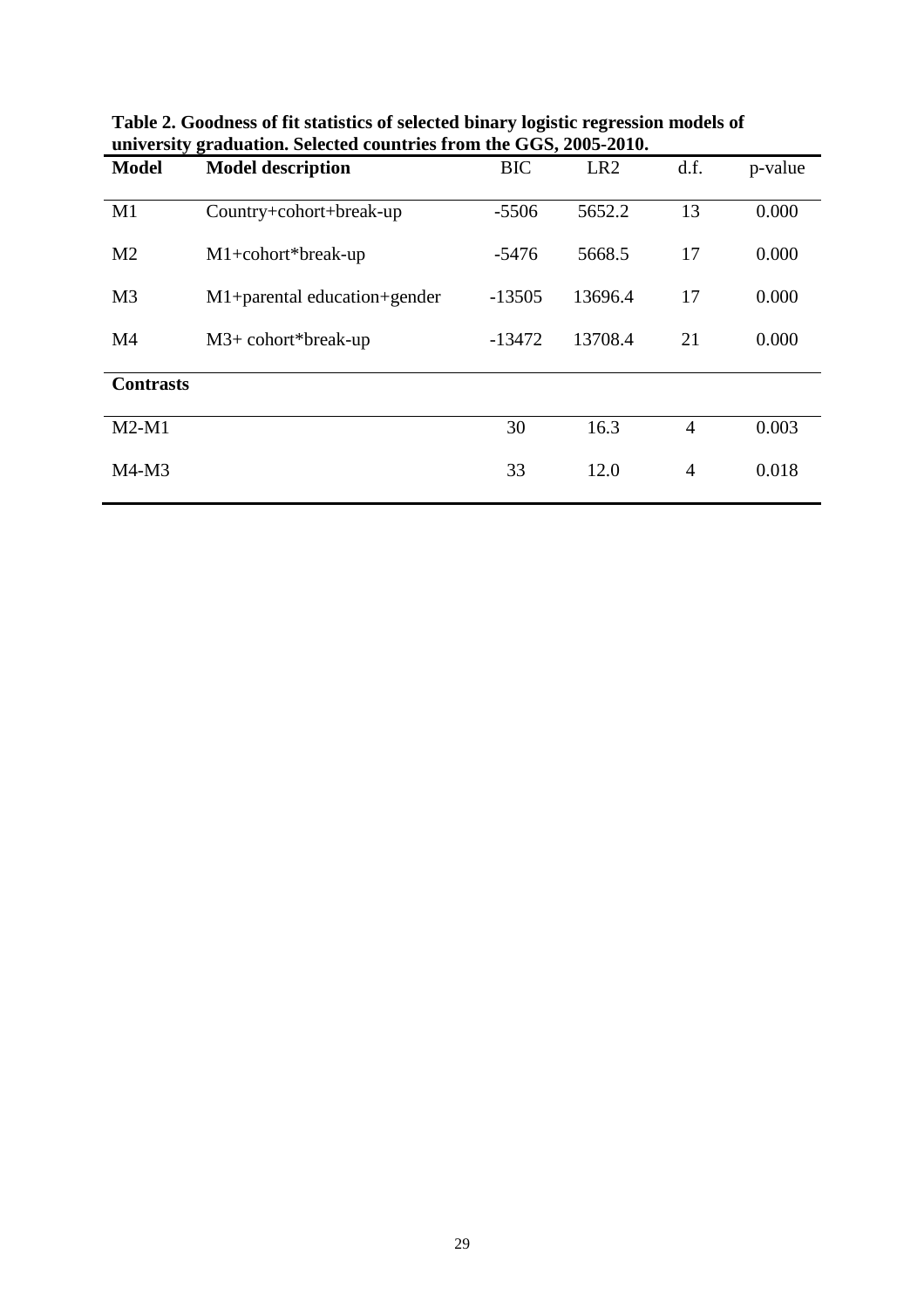| <b>Explanatory variable</b>                                                | <b>Estimated effect</b> | s.e. |
|----------------------------------------------------------------------------|-------------------------|------|
| Parents broke up (vs. no breakup)                                          | $-0.080$                |      |
| <b>Country</b> (Australia is reference category)                           |                         |      |
| Belgium                                                                    | $0.238***$              |      |
| Bulgaria                                                                   | $-0.410***$             |      |
| Czech Republic                                                             | $-1.139***$             |      |
| France                                                                     | $-0.018$                |      |
| Lithuania                                                                  | $-0.294***$             |      |
| Netherlands                                                                | $0.262***$              |      |
| Norway                                                                     | $-0.035$                |      |
| Romania                                                                    | $-0.914***$             |      |
| <b>Cohort</b> (1924-1939 is reference category)                            |                         |      |
| 1940-1949                                                                  | $0.354***$              |      |
| 1950-1959                                                                  | $0.521***$              |      |
| 1960-1969                                                                  | $0.469***$              |      |
| 1970-1985                                                                  | $0.593***$              |      |
| <b>Parental education</b> (Up to lower secondary is<br>reference category) |                         |      |
| Not reported                                                               | $-0.136***$             |      |
| <b>Upper secondary</b>                                                     | 1.087***                |      |
| Tertiary                                                                   | $2.27***$               |      |
| Male (vs. female)                                                          | $-0.064***$             |      |
| <b>Interaction</b>                                                         |                         |      |
| Cohort*Parental breakup                                                    |                         |      |
| 1940-1949*Parents broke up                                                 | $-0.057$                |      |
| 1950-1959*Parents broke up                                                 | $-0.053$                |      |
| 1960-1969*Parents broke up                                                 | $-0.194$                |      |
| 1970-1985*Parents broke up                                                 | $-0.378**$              |      |
| <b>Intercept</b>                                                           | $-1.915***$             |      |

**Table 3. Estimated coefficients and standard errors (in parentheses) of a selected binary logistic regression model of university graduation, Model 2. Selected countries from the GGS, 2005-2010. N=75815.** 

*\*\*\* p<0.01, \*\* p<0.05, \* p<0.1*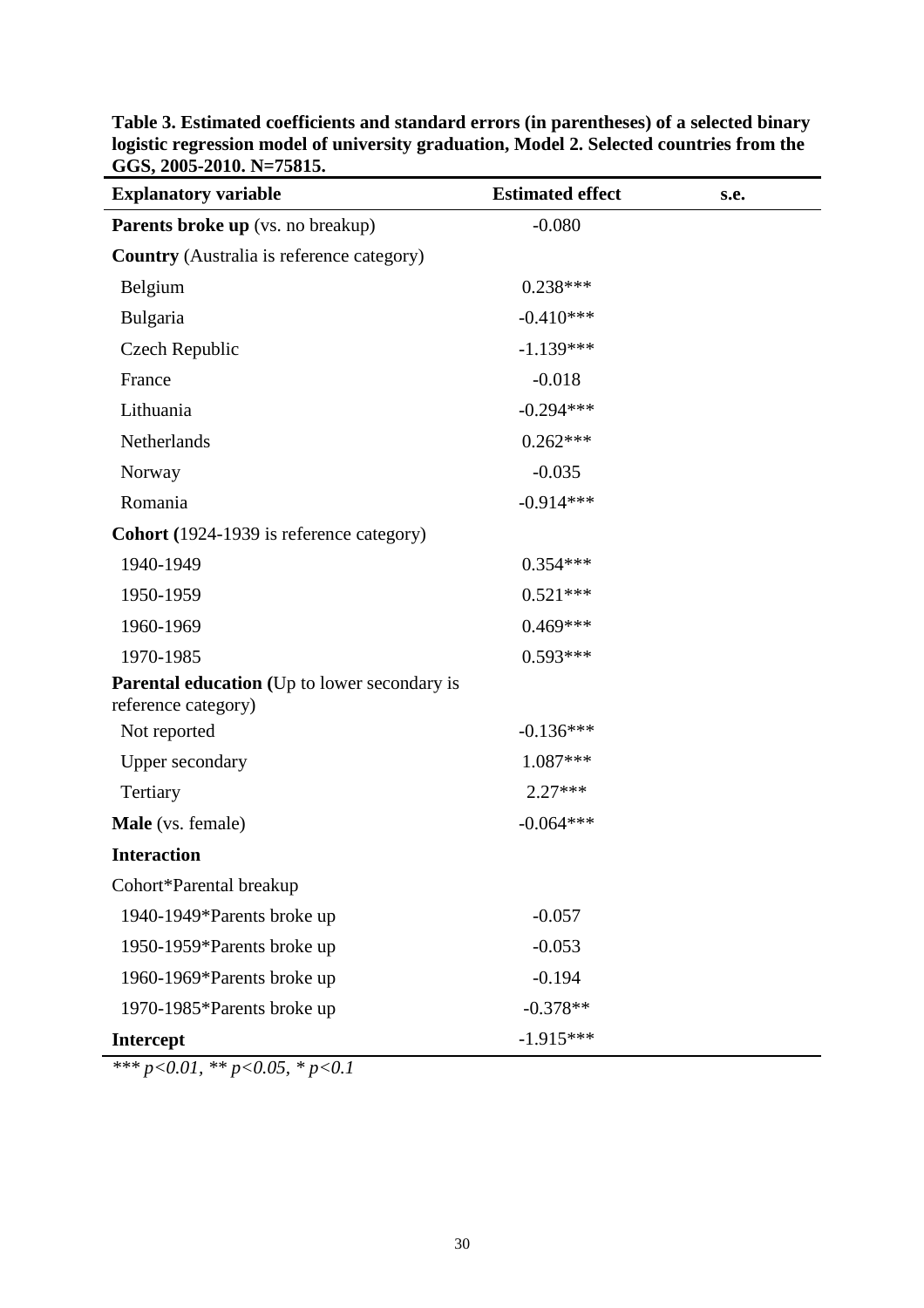

**Figure 3. Estimated odds ratios of tertiary education on parental breakup estimated by Models M1 and M2. Selected countries from the GGS, 2005-2010.** 

*Source: GGS (1st wave), author's computation.*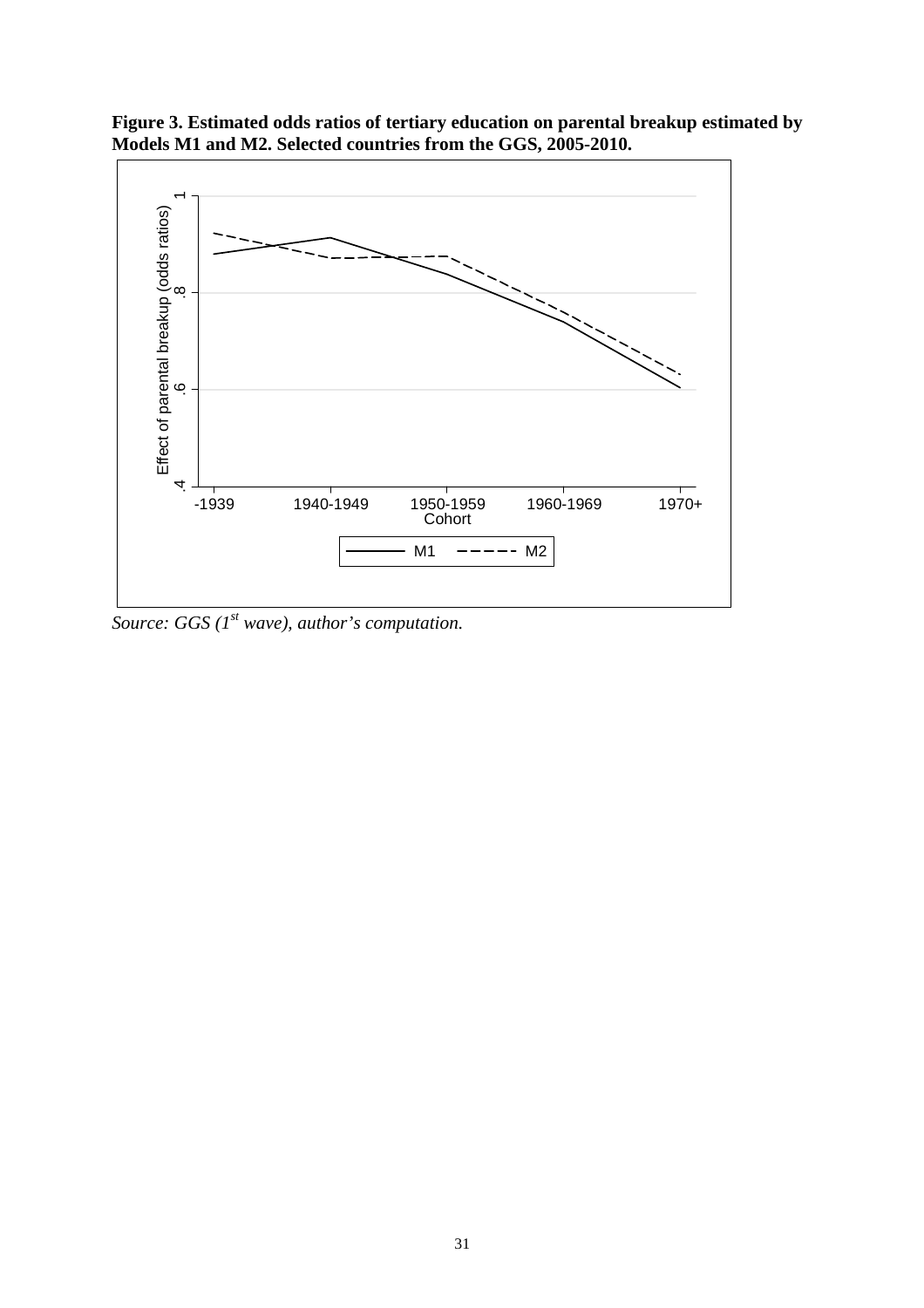| <b>Model</b>     | <b>Model description</b> | <b>BIC</b> | LR <sub>2</sub> | d.f. | p-value |
|------------------|--------------------------|------------|-----------------|------|---------|
| M <sub>5</sub>   | Country+cohort+break-up  | 72710      | 8097.1          | 15   | 0.000   |
| M <sub>6</sub>   | $M1+cohort*break-up$     |            |                 |      |         |
|                  |                          | 72705      | 8115.4          | 16   | 0.000   |
| <b>Contrasts</b> |                          |            |                 |      |         |
| $M6-M5$          |                          |            |                 |      |         |
|                  |                          | $-5$       | 16.0            |      | 0.000   |

**Table 4. Goodness of fit statistics of selected multi-level logistic regression models of university graduation. Selected countries from the GGS, 2005-2010.**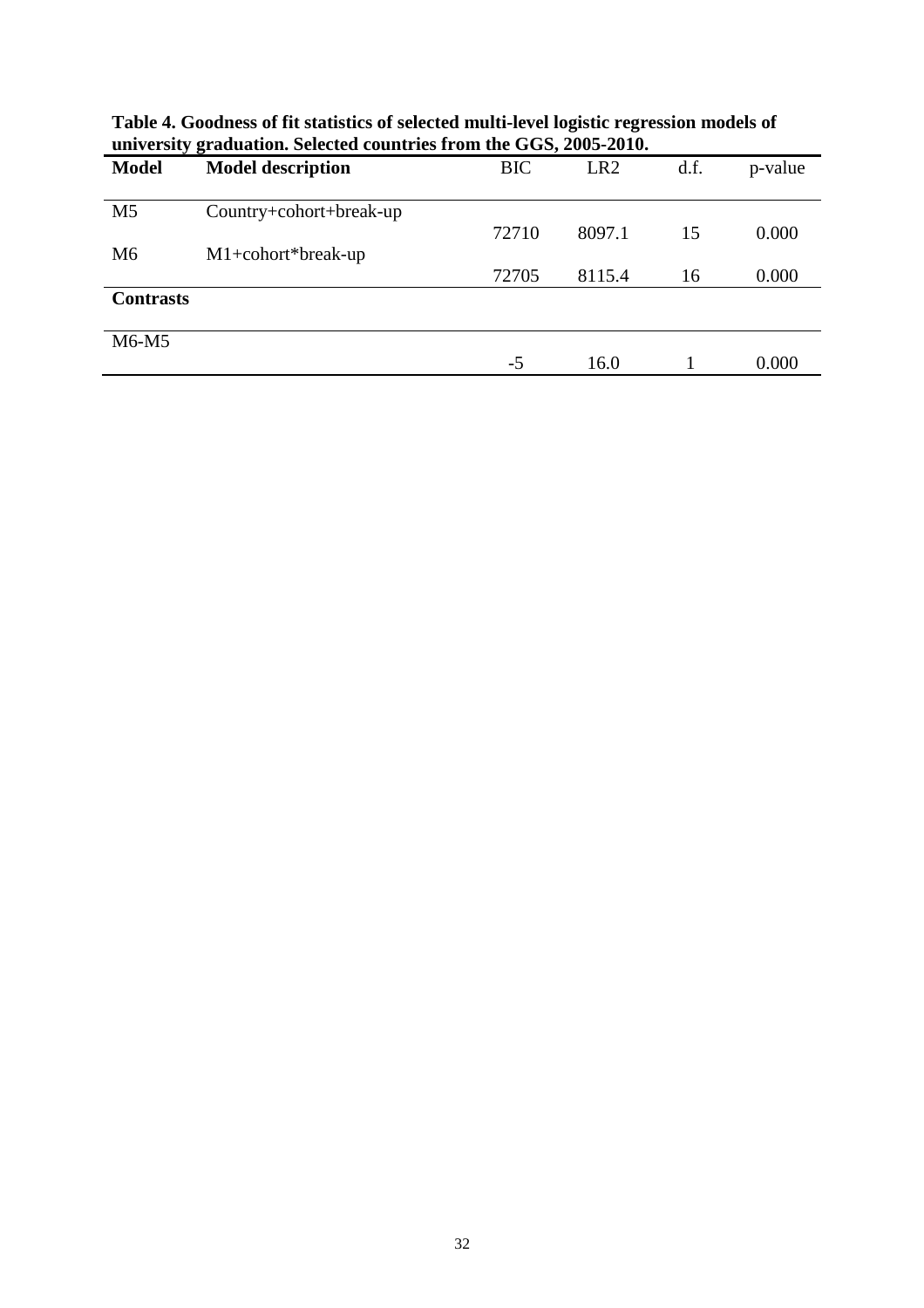| <b>Educational expansion</b><br>$1.363***$<br><b>Divorce rate</b><br>$-0.466***$<br>Parental breakup<br>0.019 |
|---------------------------------------------------------------------------------------------------------------|
|                                                                                                               |
|                                                                                                               |
|                                                                                                               |
| <b>Parental education</b> (Up to lower secondary is                                                           |
| reference category)                                                                                           |
| Not reported                                                                                                  |
| $-0.169***$<br>Upper secondary                                                                                |
| $1.110***$                                                                                                    |
| Tertiary<br>2.288***                                                                                          |
| Male (vs. female)<br>$-0.067***$                                                                              |
| Country (Australia is reference category)                                                                     |
| Belgium                                                                                                       |
| $0.172*$                                                                                                      |
| Bulgaria<br>$-0.087$                                                                                          |
| Czech Republic                                                                                                |
| $-0.522***$<br>France                                                                                         |
| 0.142                                                                                                         |
| Lithuania<br>$-0.124$                                                                                         |
| Netherlands                                                                                                   |
| $0.346***$<br>Norway                                                                                          |
| $-0.095$                                                                                                      |
| Romania<br>$-0.250*$                                                                                          |
| <b>Interaction</b>                                                                                            |
| Parental breakup x Divorce rate                                                                               |
| $-0.710***$<br><b>Constant</b><br>$-2.179***$                                                                 |
| $/$ lnsig2u<br>$-3.942***$                                                                                    |
| sigma_u<br>0.139                                                                                              |
| rho<br>0.006                                                                                                  |

**Table 5. Estimated coefficients and standard errors (in parentheses) of a selected multilevel logistic regression model of university graduation, Model 2. Selected countries from the GGS, 2005-2010. N=75815.** 

*\*\*\* p<0.01, \*\* p<0.05, \* p<0.1*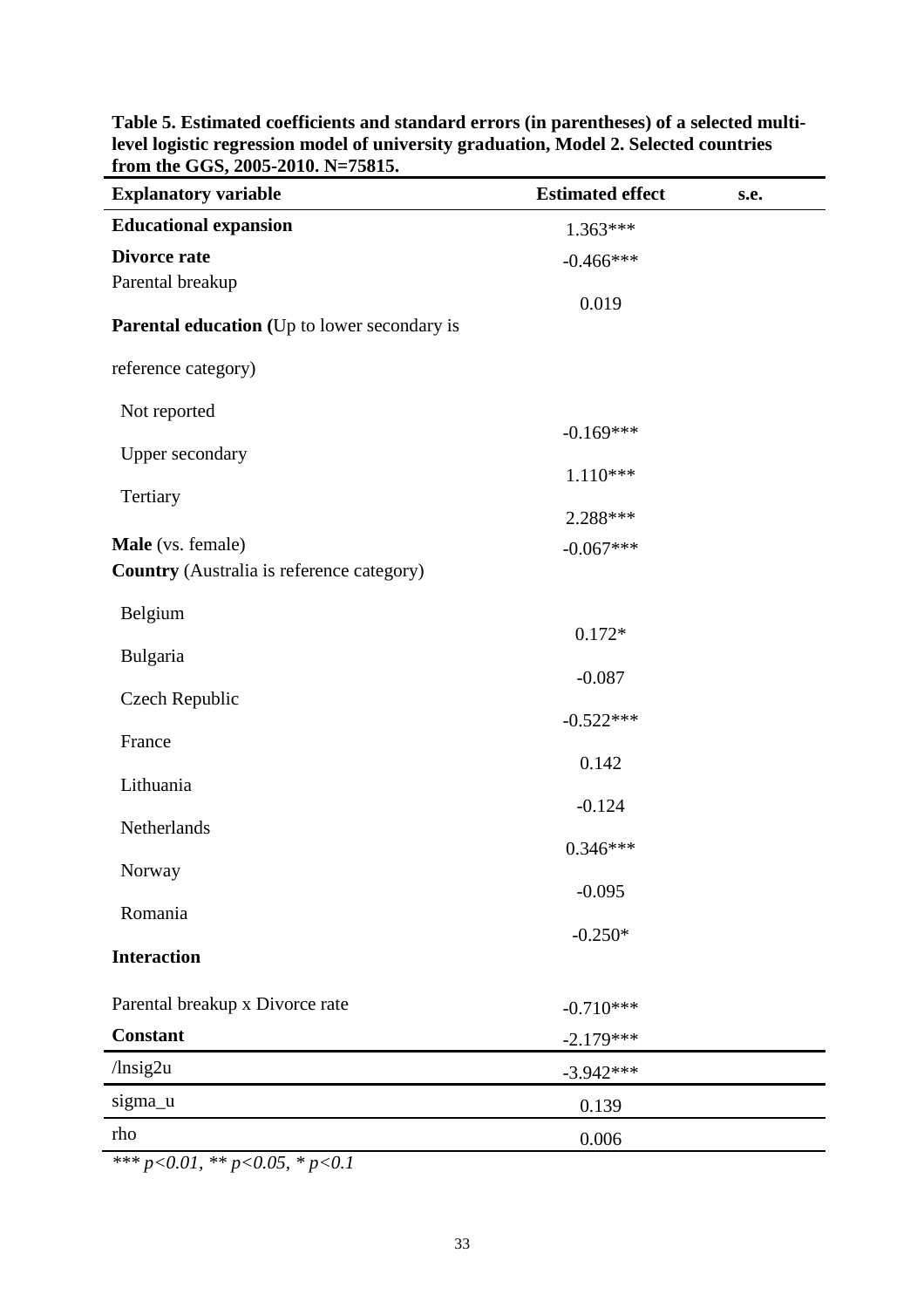**Figure 4. The effect of parental breakup (odd ratios) on educational chances when divorce rate changes from minimum to maximum value observed in the countries.** 



*Source: GGS (1st wave), author's computation.* 

*Note : The minimum value of crude divorce rate was 0.01 (Lithuania, cohort -1939) and the maximum value was 3.18 (Lithuania, cohort 1970+)*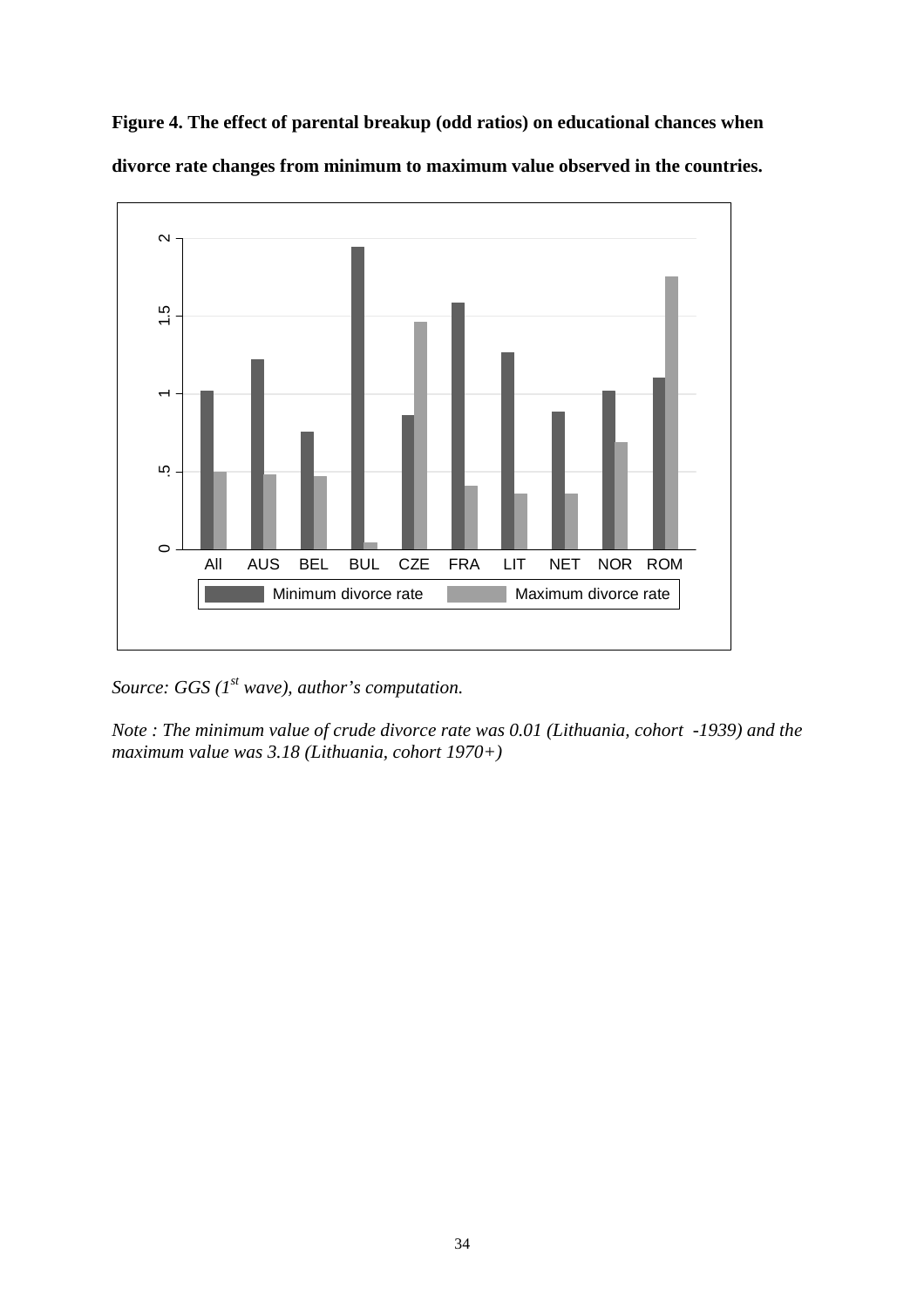# **10 Appendix: historical change in divorce legislations and divorce rates in selected GGS countries**

The divorce legislation of **Australia** is based on the 1857 English Divorce and Matrimonial Causes Act. The present family law system was introduced in 1975 by the Family Law Act, in which fault grounds were replaced by the irretrievable breakdown ground (Finlay 2001). Until 1975 the crude divorce rate was relatively low, in 1974 the rate was 1,3; in 1975 it was 1,7. In 1976 it however reached the level of 4,5. After this rise the rate was slowly declining, stopping somewhere around the level of 2,5 (2,5 in 1990; 2,6 in 2000; 2,3 in 2010).

The divorce legislation of **Belgium** is based on Code Napoleon (1804). More or less the same between the years 1804-1974, divorce was made easier in 1994. Nowadays, the most common way of ending one's marriage is by mutual consent (for more see Pintens 2002). The divorce rates grown dramatically over last thirty years and now are among the highest in Europe (crude divorce rate was 2,0 in 1990; 3,5 in 1995; 2,6 in 2000; and 3,0 in 2010). The high divorce rate however mostly applies to the region of Wallonia, not Flanders where it is low and where the attitudes to divorce have been observed to be negative (for more see Snoeckx et al. 2007).

In **Bulgaria**, the secular divorce legislation was not applied until 1945; the pre-existing canon law however recognized some grounds for divorce (for more see Todorova 2002). The legislation was changed in 1952, guided by the idea of marriage preservation and leading to a ban of divorce by mutual consent. In 1968 grounds for divorce were reduced to two in the first Bulgarian Family Code: mutual consent and irretrievable breakdown. These grounds were preserved in the second Family Code of 1985, which remains to be the source of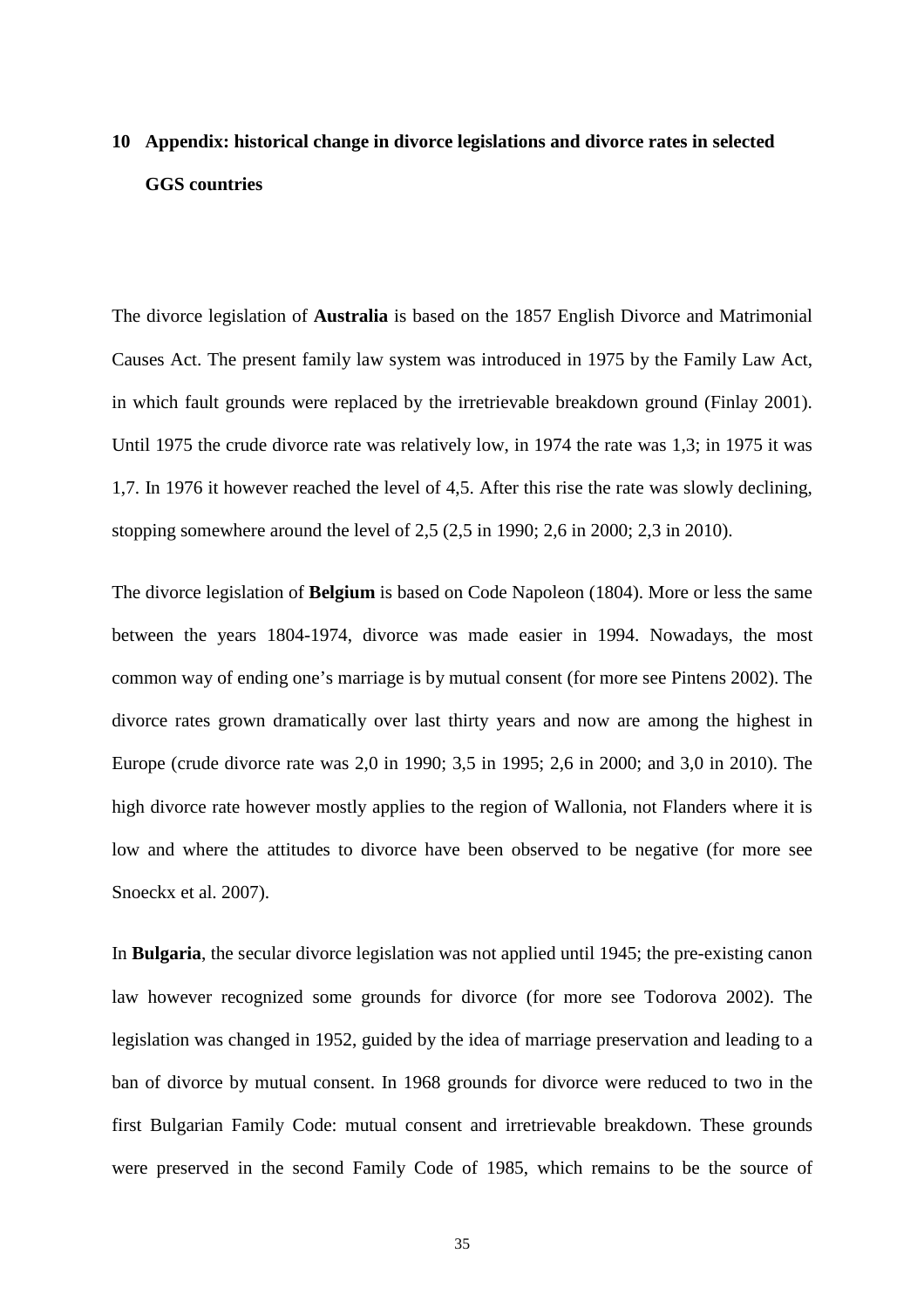divorce legislation (Todorova 2002). From the 1960s the crude divorce rate has been around 1,5 (1,3 in 1990; 1,3 in 2000; 1,5 in 2010).

In the **Czech Republic**, divorce was possible since 1919; the complex rules of the "First Republic" were reformed in 1950. After 1964 the fault ground was gradually abandoned. The divorce rates were rising for most part of the  $20<sup>th</sup>$  century. The current family legislation is based on 1998 changes in family law (for more see Hrušáková 2002). This change brought about sharp decline in crude divorce rate, from 3,1 in 1998 to 2,3 in 1999. Since then the rates returned to their previous levels (2,9 in 2010).

In France, possibility of divorce briefly existed in early 19<sup>th</sup> century (Code Napoleon 1804) but was abolished during Restoration. The 1884 Loi Naquet established divorce on fault grounds. Divorce legislation was then reformed in 1975, favouring mutual consent, but keeping other grounds as well (for more see Ferrand 2002). The divorce rate was on the rise since the 1960s and nowadays the divorce is common (Rydell 2002). In 2000s divorce rates were still rising. On the other hand, in the last few years a share of dissolving families with under aged children has been decreasing (Prioux and Mandelbaum 2008). In the year 1990 the crude divorce rate was 1,9; in 2000 it was 1,9; in 2010 it was 2,1.

**Lithuania** – In year 1950 the crude divorce rate was 0,2; in 1960 it was 0,8; in 1970 it was 2,2; in 1980 it was 3,2; in 1990 it was 3,4; in 2000 it was 3,1; in 2010 in was 3,0.

The **Dutch** legislation was liberalized in the 1970s. Since 1971, the only ground for divorce in the Netherlands is irretrievable breakdown. It is, however, also possible to change one's marriage to registered partnership, which can then be dissolved only by consent of the partners (Boele-Woelki, Cherednychenko, and Coenraad 2002; Fokkema, de Valk, de Beer, and van Diun 2008). The divorce rates increased between the 1960s and the 1980s; currently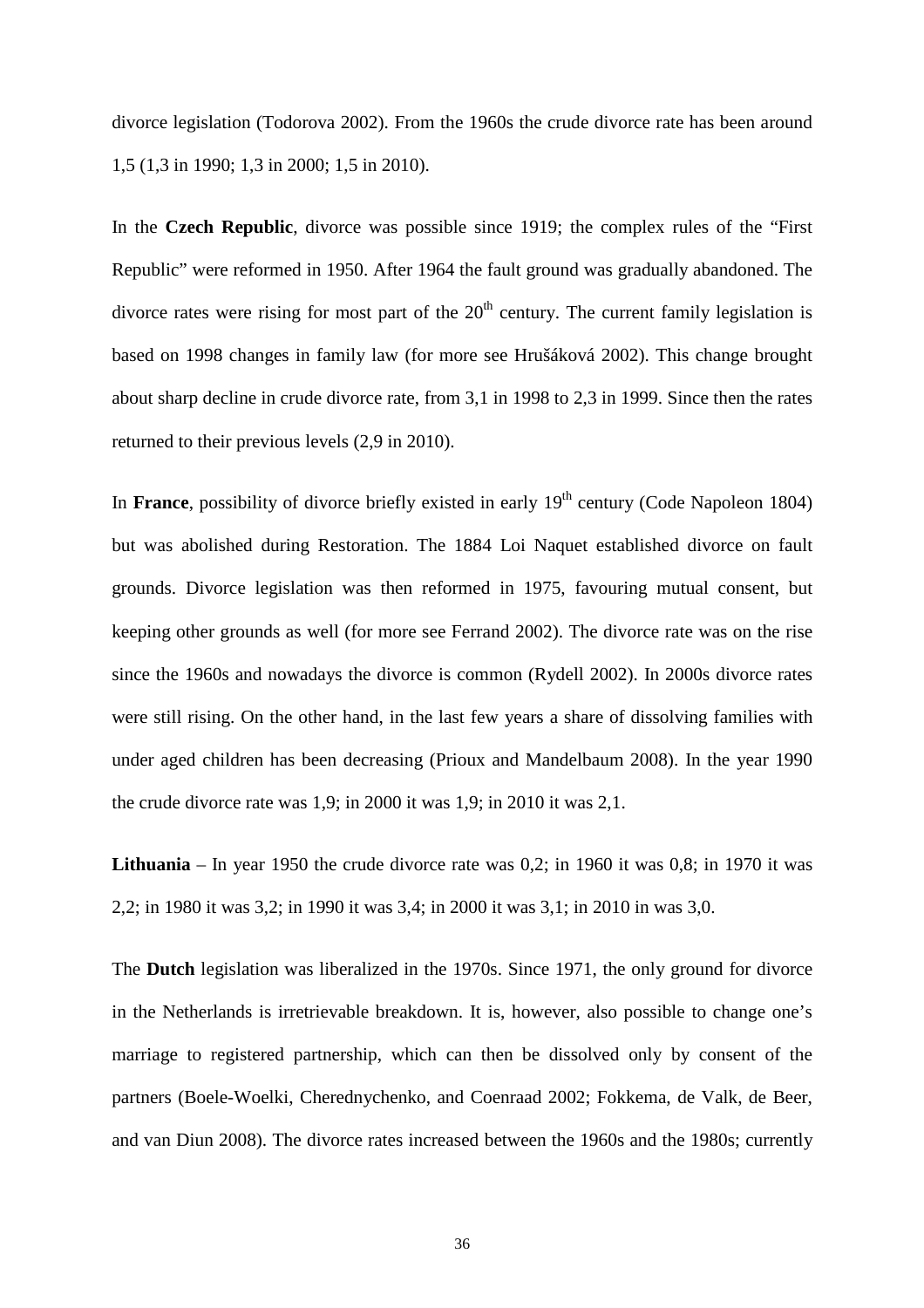the rates are rather high (Kalmijn, de Graaf, and Poortman 2004) but stable (Fokkema, de Valk, de Beer, van Diun, 2008); around 2 (1,8 in 1980; 1,9 in 1990; 2,2 in 2000; 1,9 in 2010).

In **Norway**, divorce was possible since the  $17<sup>th</sup>$  century. In the  $20<sup>th</sup>$  century liberalization of divorce legislation was based on liberal laws of the  $19<sup>th</sup>$  century. In 1909 mutual consent after one-year period of separation was introduced as an addition to already existing fault ground and the irretrievable breakdown ground. Legislation in this form was preserved in 1918 Marriage Act. New divorce regime was introduced by the 1991 Marriage Act (in force since 1993) – divorce can be granted after period of separation or non-cohabitation, consent or particular ground is no longer necessary (Sverdrup 2002; Hyggen and Skevik 2002). The divorce rate increased in the 1960s and the 1970s. Nowadays the crude divorce rate is rather high and according to Tjotta and Vaage (2008) is positively affected by public transfers to divorced families (see also Clarke and Jensen 2004; Andersson et al. 2006). In the year 1990 the crude divorce rate was 2,4; in 2000 it was 2,2; in 2010 it was 2,4.

The divorce rate in **Romania** rose after the WWII when large percentage of the population transitioned from rural to urban. The divorce legislation was very liberal, but due to the rising number of divorces, the divorce was made difficult in 1966. The divorce rate remained low, since 1974 it however started to return to its previous level (in 1960 crude divorce rate was 2,0; in 1970 it was 0,4; in 1974 it was 0,9; and in 1979 it was 1,6). After the end of socialist regime, the divorce legislation was changed; crude divorce rates however remained low compared to other European countries and have not shown a tendency to rise (1,4 in 1990; 1,5 in 2010). The reason might have been economic situation and cultural norms which make the divorce difficult (Muresan, Haragus, Haragus, and Schröder 2008; Boldureanu and Paduraru, 2008). In 2011 new Civil Code made divorce easier for childless partners who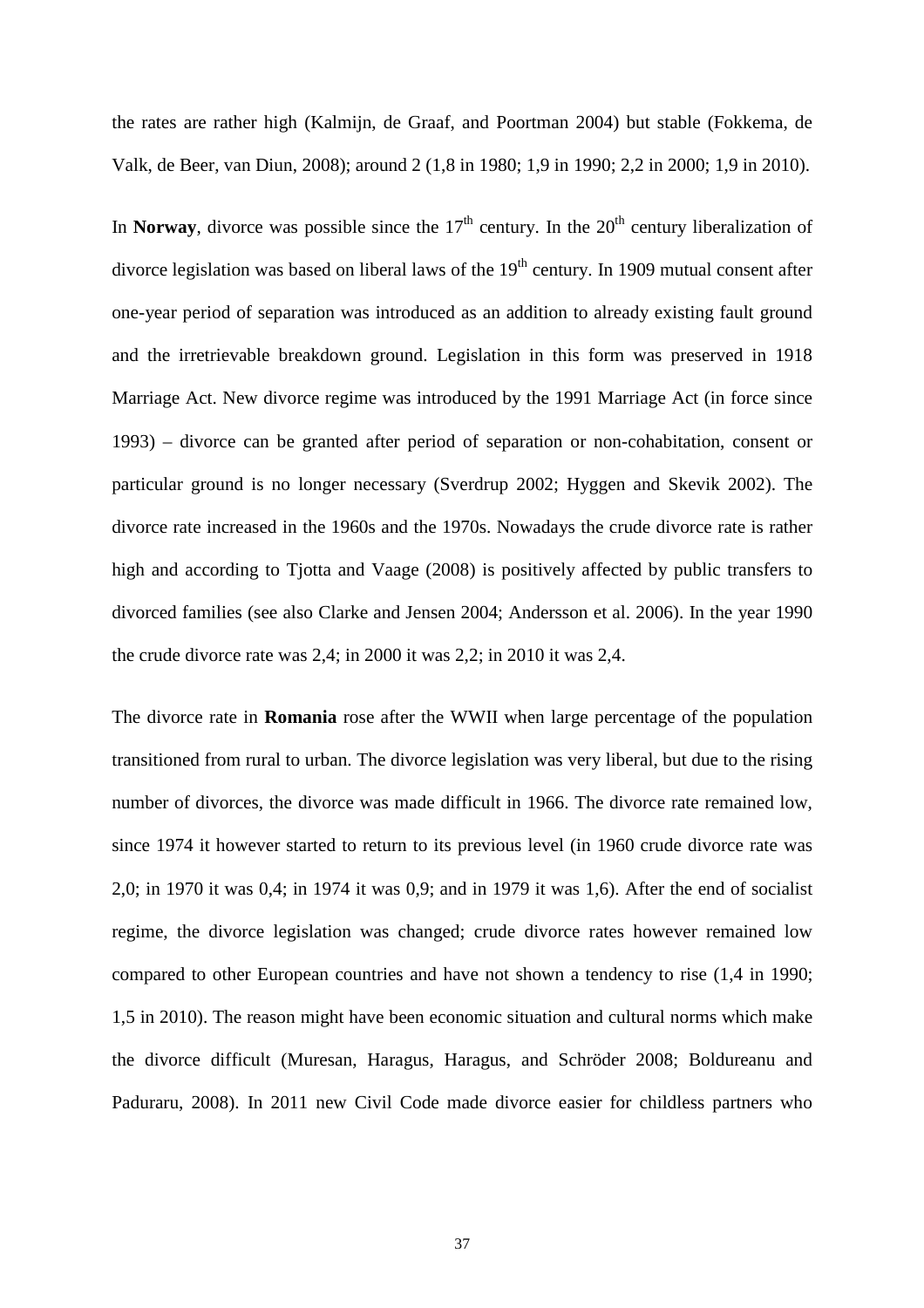agreed to divorce, and for spouses with minor children who agreed about the post-divorce arrangements (Buda, 2012).

#### **Crude divorce rate taken from:**

United Nations. 1958-2010. *Demographic Yearbook*. New York: United Nations.

#### **References in the appendix**

Andersson, Gunnar, Turid Noack, Ane Seierstad, and Harald Weedon-Fekjaer. 2006. "The Demographics of Same-Sex Marriages in Norway and Sweden." *Demography* 43 (1): 79-98.

Boele-Woelki, Katharina, Olga Cherednychenko, and Lieke Coenraad. 2002. "Grounds for Divorce and Maintenance Between Former Spouses: Netherlands." Retrieved November 8, 2011 (http://www.ceflonline.net/Reports/pdf/Netherlands02.pdf).

Boldureanu, Daniel, Paduraru, Teodor. 2008. "Demographic Behaviour of Population in Romania." *The Yearbook of the "Gh. Zane" Institute of Economic Researches* 17: 109-115.

Buda, Daniel. 2012. "The Administrative Reform in Romania: The New Civil Code and the Institution of Marriage." *Transylvanian Review of Administrative Sciences* 36: 27-49.

Clarke, Lynda and An-Margritt Jensen. 2004. "Children's Risk of Parental Break-up. Norway and England/Wales Compared*.*" *Acta Sociologica* 47(1): 51-69.

Ferrand, Frédérique. 2002. "Grounds for Divorce and Maintenance between Former Spouses: France." Retrieved February 7, 2013 (http://ceflonline.net/wp-content/uploads/France-Divorce.pdf).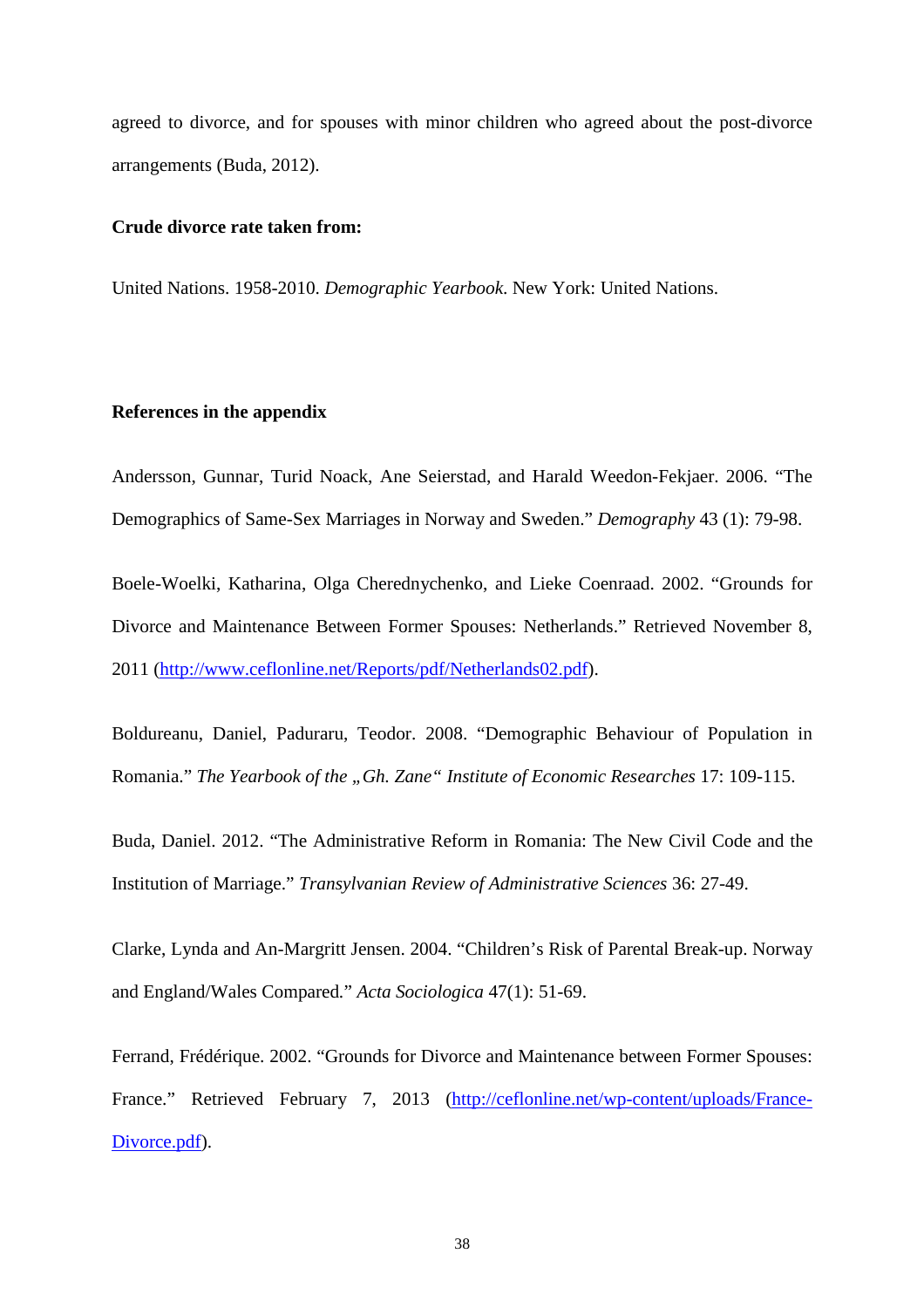Finlay, Henry. 2001. "Divorce and the Status of Women. Beginnings in Nineteenth Century Australia." Presentation to a Seminar at the Australian Institute of Family Studies. Retrieved February 7, 2013 (http://www.aifs.gov.au/institute/seminars/finlay.html).

Fokkema, Tineke, Helga de Valk, Joop de Beer, Coen an Duin. 2008. "The Netherlands: Childbearing within the Context of a 'Poldermodel' Society." *Demographic Research* 19: 743-794.

Hrušáková, Milana. 2002. "Grounds for Divorce and Maintenance between Former Spouses: Czech Republic." Retrieved August 9, 2011 (http://www.ceflonline.net/Reports/pdf/Czech02.pdf).

Hyggen, Christer and Anne Skevik. 2002. "Demography of the Family in Norway." Retrieved March 28, 2012 (http://www.york.ac.uk/inst/spru/research/nordic/norwdemo.PDF).

Kalmijn, Matthijs, Paul M. De Graaf, and Anne-Right Poortman. 2004. "Interactions between Cultural and Economic Determinants of Divorce in the Netherlands." *Journal of Marriage and Family* 66 (1): 75-89.

Muresan, Cornelia, Paul-Teodor Haragus, Mihaela Haragus, aand Christin Schröder. 2008. "Romania: Childbearing Metamorphosis within a Changing Context." *Demographic research* 19: 855-906.

Pintens, Walter. 2002. "Grounds for Divorce and maintenance between former Spouses: Belgium." Retrieved November 21, 2011 (http://www.ceflonline.net/Reports//pdf/Belgium02.pdf).

Prioux, France, and Jonathan Mandelbaum. 2008. "Recent Demographic Developments in France: Life Expectancy Still Rising." *Population* (English Edition) 63(3): 375-413.